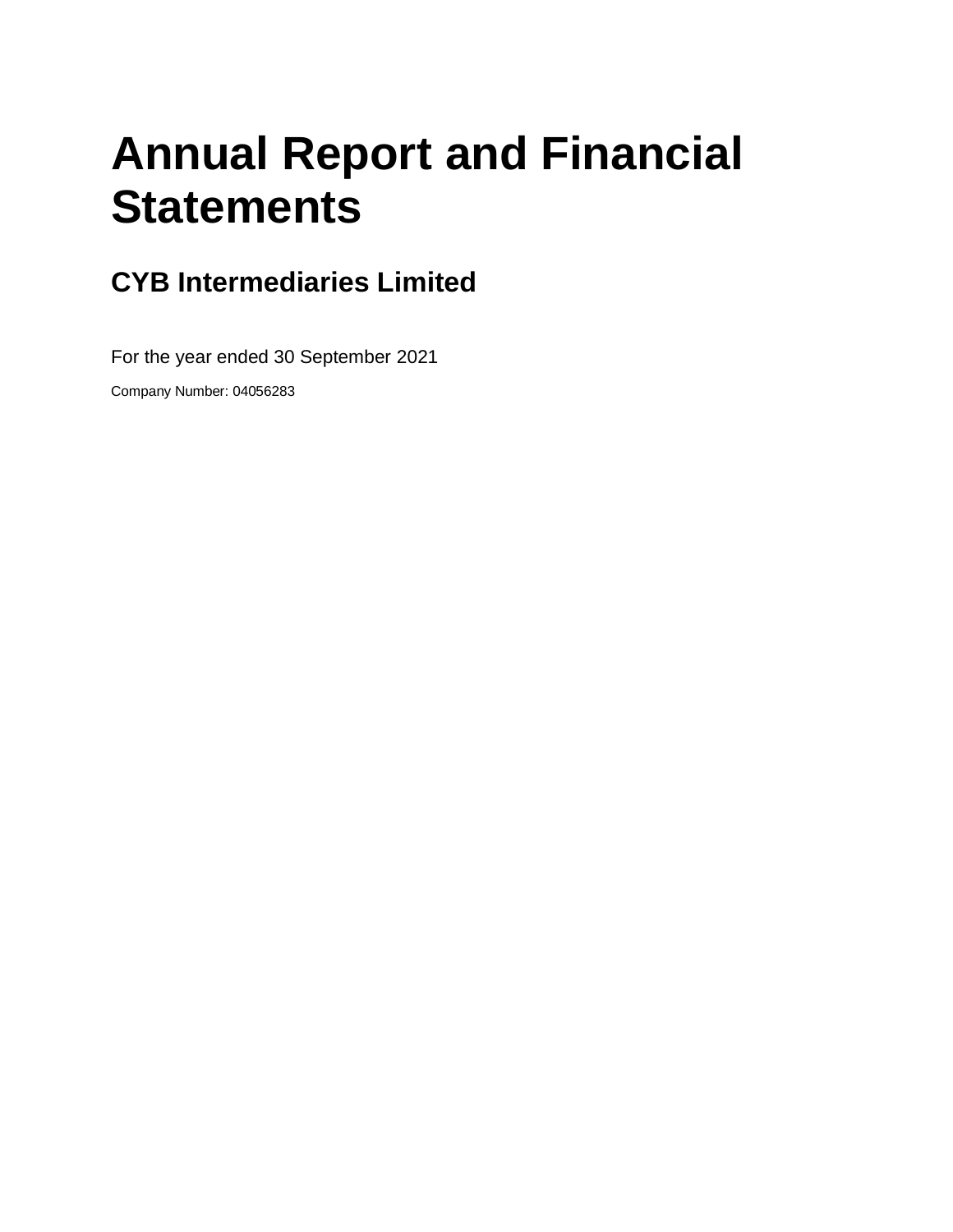### **Annual Report and Financial Statements**

For the year ended 30 September 2021

#### **Contents**

| Directors and Professional Advisors                                       | 1  |
|---------------------------------------------------------------------------|----|
| <b>Strategic Report</b>                                                   | 2  |
| Directors' Report                                                         | 5  |
| Independent Auditor's Report to the Members of CYB Intermediaries Limited | 8  |
| Statement of Comprehensive Income                                         | 11 |
| <b>Balance Sheet</b>                                                      | 12 |
| Statement of Changes in Shareholders' Equity                              | 13 |
| <b>Statement of Cash Flows</b>                                            | 14 |
| Notes to the Financial Statements                                         | 15 |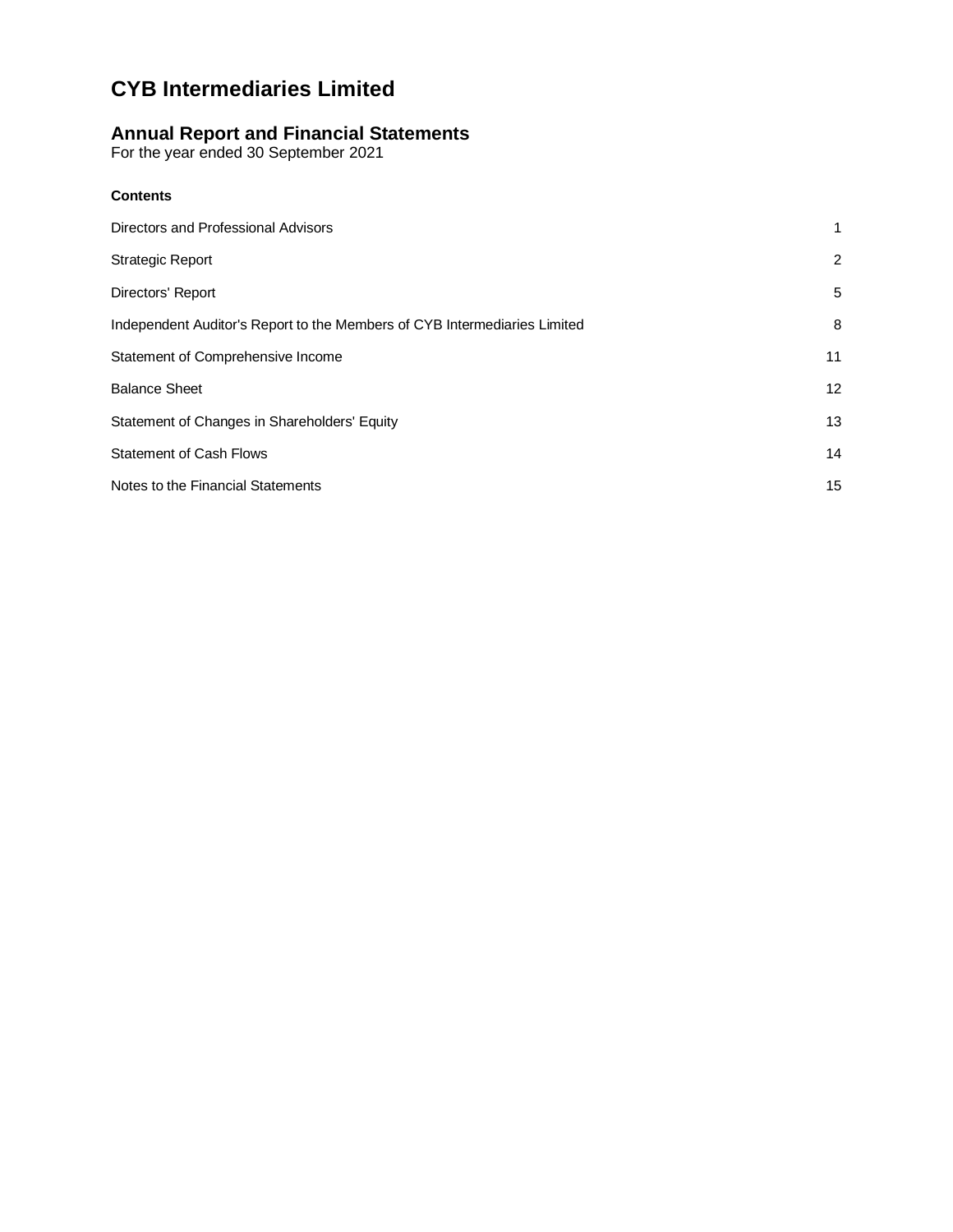### **Directors and Professional Advisors**

For the year ended 30 September 2021

| Directors                | Hugh Chater<br><b>Clifford Abrahams</b>                                         |
|--------------------------|---------------------------------------------------------------------------------|
| Company Secretary        | Graeme Duncan                                                                   |
| <b>Registered Office</b> | Jubilee House<br>Gosforth<br>Newcastle-Upon-Tyne<br>NE3 4PL                     |
| <b>Bankers</b>           | Clydesdale Bank PLC                                                             |
| Auditor                  | Ernst & Young LLP<br>Atria One,<br>144 Morrison Street,<br>Edinburgh<br>EH3 8EX |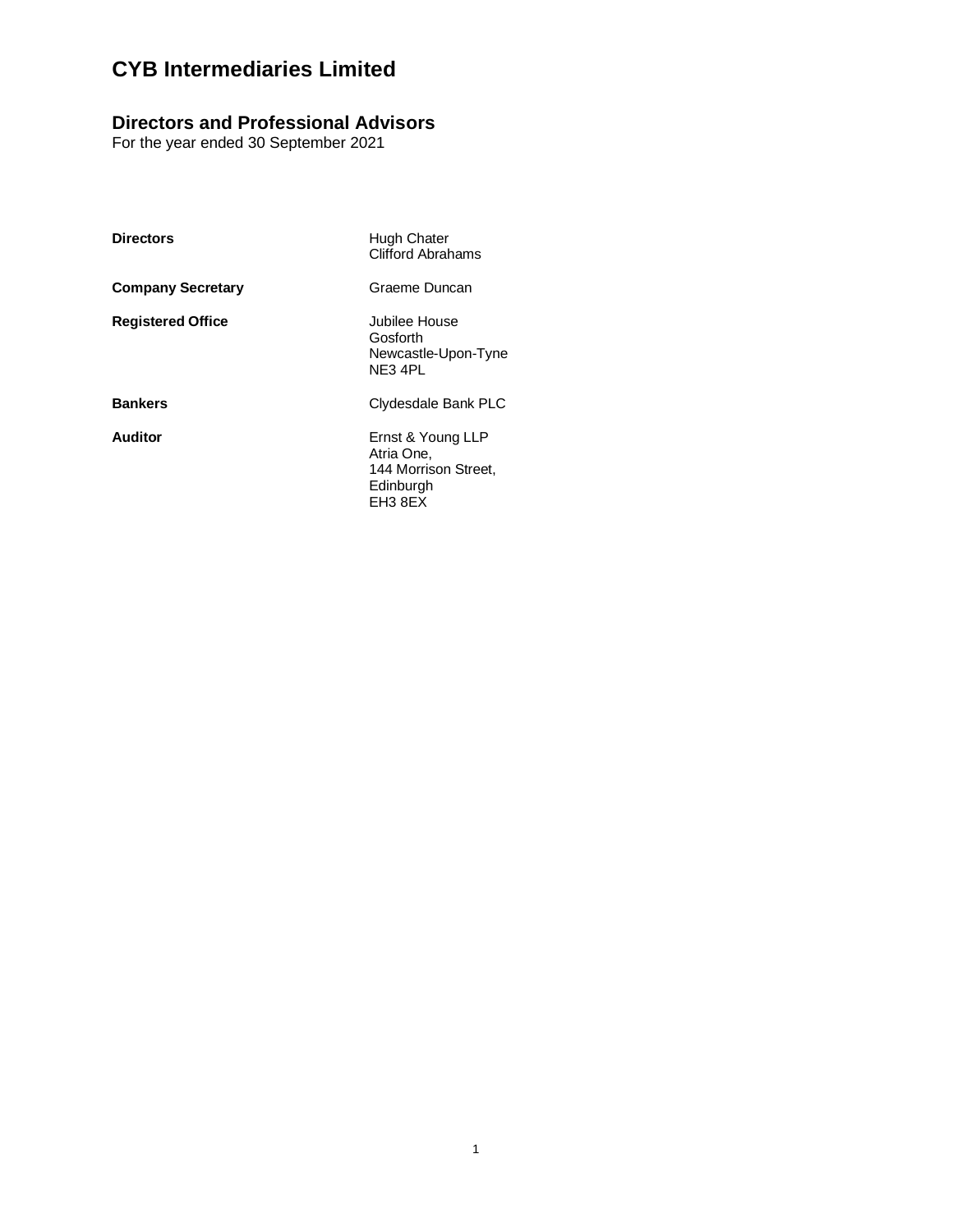### **Strategic Report**

The Directors of CYB Intermediaries Limited ("the Company") present their Strategic Report for the year ended 30 September 2021.

The Strategic Report is a statutory requirement under the Companies Act 2006 (Strategic Report and Directors' Report) Regulations 2013 and is intended to be fair and balanced, and to provide information that enables the Directors to be satisfied that they have complied with s172 of the Companies Act 2006 (which sets out the Directors' duty to promote the success of the Company).

#### **Business Structure**

The Company is incorporated in the United Kingdom ("UK") under the Companies Act 2006 and registered in England and Wales. The Company is authorised and regulated by the Financial Conduct Authority ("FCA").

The Company is a wholly owned subsidiary of Clydesdale Bank PLC ("CB PLC"), and the ultimate parent and controlling entity is Virgin Money UK PLC ("VMUK"). VMUK and its subsidiary undertakings comprise the Virgin Money UK PLC Group ("the Group").

Further detail of the Group structure is disclosed in note 1 to the financial statements.

#### **Principal activities**

The Company distributes a range of insurance products primarily in:

- Home Insurance
- Life Insurance

The Company's business strategy is based on a partnership model, seeking to collaborate with businesses that share its commitment to straightforward and transparent products.

Home Insurance is arranged and administered by Royal Sun Alliance. Home insurance was sold under the Group's Clydesdale Bank and Yorkshire Bank brands during the year. However work is underway to rebrand home insurance to Virgin Money with full rollout expected in the first half of financial year 2022.

Life Insurance is arranged and administered in partnership with Legal and General.

The Company also generates commission income from business customers introduced to Worldpay under the commercial partnership agreement. The Company has served notice to Worldpay of its intention to terminate the contract and this is due to cease from July 2022.

The Company's overall strategic objective is aligned to the Group, which aims to be a strong, customer-centric bank that proactively responds to changes in its customers' needs and builds long-standing customer relationships. The Group is committed to delivering a strong banking proposition in the UK, ensuring customers are placed at the centre of how this is achieved.

#### **Financial analysis**

The Statement of Comprehensive Income for the year is set out on page 11.

|                                                 | Year to | Year to   |
|-------------------------------------------------|---------|-----------|
|                                                 | 2021    | 2020      |
| <b>Financial Results</b>                        | £'000   | £'000     |
|                                                 |         |           |
| Revenue                                         | 15,208  | 18,284    |
| Profit/(loss) on ordinary activities before tax | 13,592  | (32, 104) |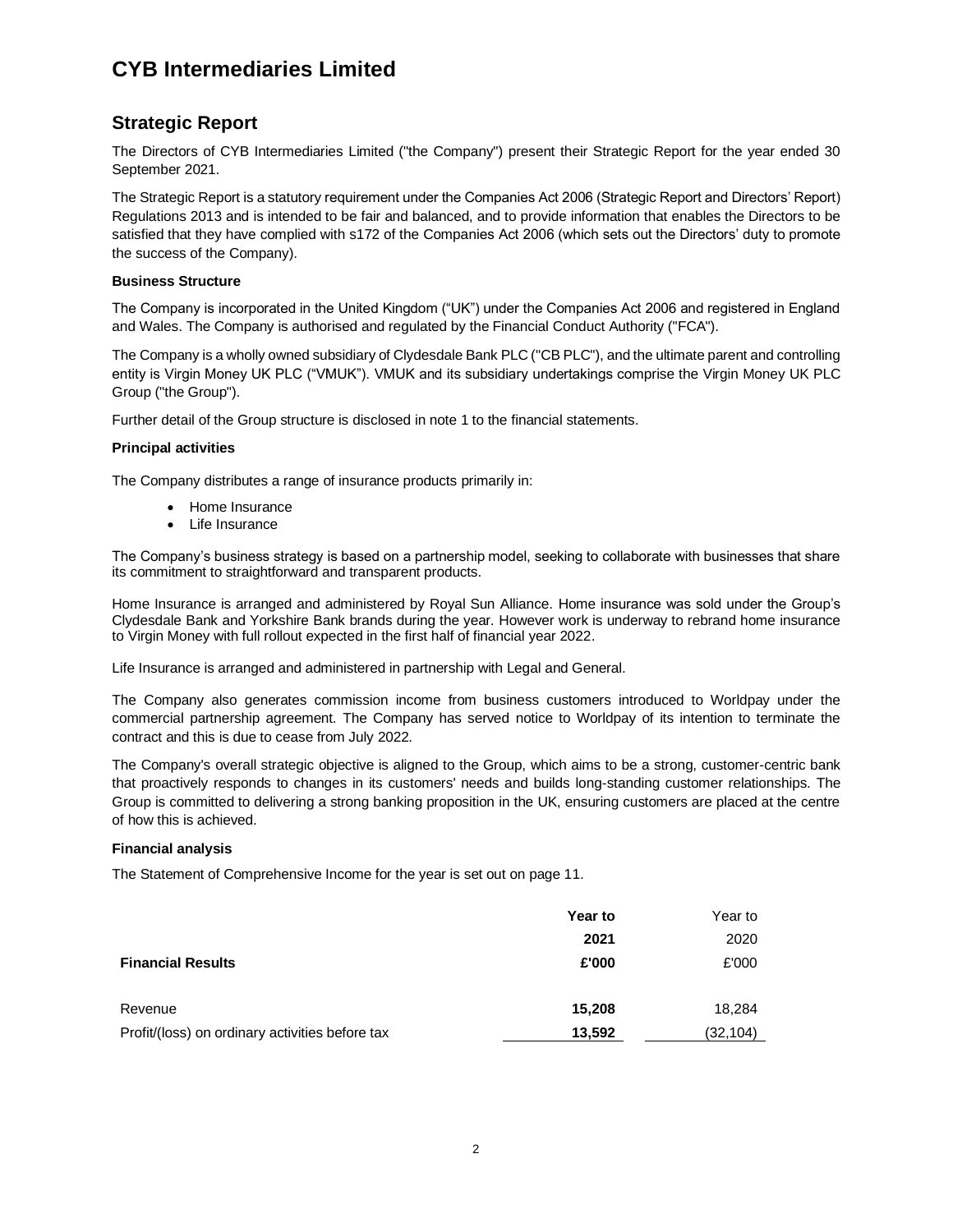### **Strategic Report (continued)**

Revenue decreased by £3.1m (17%) to £15.2m (2020: £18.3m). The main driver of the decrease is a one-off gain in the prior year of £4.7m resulting from the settlement of deferred consideration.

Home insurance performance during the year remained relatively consistent to the prior year generating £5.3m of revenue (2020: £5.5m). Renewals remained strong with a 95% retention rate. New business of £0.1m (2020: £0.2m) was slightly down on the prior year and is a small proportion of the book. Profit share received from Royal Sun Alliance in the year was £2.2m (2020: £1.6m) predominantly driven by a release of reserves due to a liability claim being lower than originally estimated.

Life insurance performance has dropped in the year from £0.5m to £0.3m, due to lower sales of new policies, predominantly driven by lower number of heritage Clydesdale Bank and Yorkshire Bank direct mortgage sales.

Worldpay income generated £7.1m (2020: £4.9m) a £2.2m increase on the prior year. The economy re-opened strongly for many merchants in the second half of the financial year which has had a marked effect on increased card usage in recent months. A beneficial mix of card usage and rates paid also contributed.

The loss before tax in 2020 arose due to an impairment of £48.9m reducing the goodwill asset on the balance sheet from £82.1m to £33.2m. No impairment has arisen in 2021.

The Company's Balance Sheet for the year is set out on page 12. The Company's total assets decreased by £19.5m (19%) and total liabilities decreased by £0.5m (20%) as at 30 September 2021 when compared to total assets and total liabilities at 30 September 2020. The decrease in total assets is driven by a dividend payment made to the Company's parent Clydesdale Bank Plc of £30m, reducing cash at bank.

#### **Key performance indicators**

The Directors do not rely on key performance indicators at the individual subsidiary level. The performance of the Company is included in the Annual Report and Accounts of Virgin Money UK PLC. The business is managed within the Group and the results are consistent with the Company's status as a fully integrated and wholly owned subsidiary of the Group. For this reason, the Company's Directors believe that providing further performance indicators for the Company itself would not enhance an understanding of the development, performance or position of the Company.

#### **Future developments**

Home Insurance is currently undergoing a request for proposal process, with the aim of having a new partner selected in the financial year 2022. The selected partner is expected to significantly enhance our digital capabilities, introduce a new digital proposition, provide funded and managed marketing expertise and expand the offering to new sales channels which will grow the new business income stream as well as the back book.

Life Insurance will benefit from two key developments. The first development is integrating mortgage protection into the new mortgage platform under development, which will further enhance the customer and mortgage adviser protection journey and result in more customers being protected. The second element relates to promoting mortgage protection to existing mortgage customers using the new digital protection platform that has been introduced.

Travel Insurance currently sits within another subsidiary company of the Group, Virgin Money Personal Financial Service Limited, however with the launch of a new partner and proposition, it is expected this will transition to the Company during financial year 2022. Focus for Travel Insurance is on the Company's new partnership with Hood Group ("Hood"), enhancing the digital proposition and customer journey capabilities. Hood's technology platform offers unparalleled capabilities to service customers digitally and aligns with VMUK's own ambitions to be the leading digital bank and our 'Happier' purpose. Flexible high-quality customer journeys are complemented by a range of support options for customers at all stages of the customer lifecycle. It also brings great quality and competitive products, well suited to the company's target audience and distribution channels. This will improve the current proposition and broaden customer footprint, particularly for customers with medical conditions – a key growth area. Hood have also outlined a development roadmap for future innovation, with new and compelling products designed to meet broader customer needs when travelling.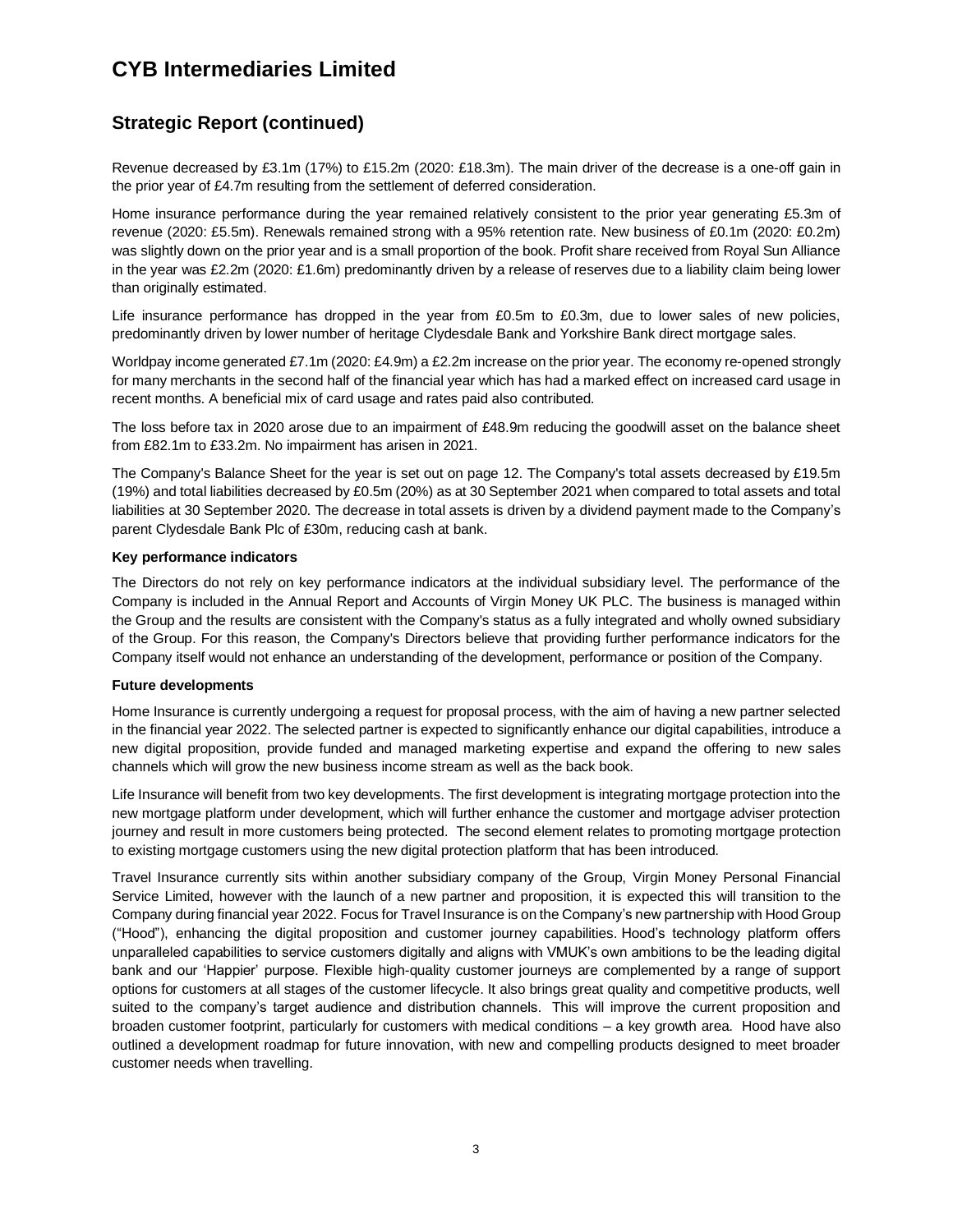### **Strategic Report (continued)**

#### **Principal risks**

The Company is exposed to a variety of risks through its normal operations. The most significant risks are described below.

- **Credit risk:** the risk that a counterparty fails to pay the Company monies owed. The Company manages this risk by undertaking due diligence on prospective counterparties and monitoring their position on an ongoing basis.
- **Market risk:** the risk that the value of, or net income arising from, the Company's assets and liabilities changes as a result of changes to interest rates or following a movement in the stock market. The objective of market risk management is to manage and control market risk exposures within acceptable parameters, whilst optimising return. The Company is not exposed to any significant currency risk.
- **Liquidity risk:** the risk that the Company is unable to meet its obligations as they fall due. The Company's cash position is monitored on a regular basis and liquidity is supported by intercompany facilities if required.
- **Compliance risk:** the risk that the Company fails to comply with its regulatory requirements with the potential that the Company:
	- treats customers unfairly, potentially exposing them to financial or other detriment;
	- is subject to legal or regulatory sanction;
	- suffers reputational damage; or
	- is used for the purposes of financial crime.

The Group Risk function supports the Company to develop policies, deliver training and perform monitoring checks to ensure compliance with regulatory requirements.

- **Legal risk:** the risk of legal sanction, material financial loss or loss of reputation that the Company may suffer as a result of its failure to comply with the law, inadequately document its contractual arrangements or inadequately assess and implement changes required by forthcoming legislation or emerging case law. The Group Legal function supports the Company in meeting its contractual obligations and assessing legal developments.
- **Operational risk:** the risk of loss resulting from inadequate or failed internal processes, people and systems or from external events. A range of indicators covering the Company's operations is reviewed by the Board regularly throughout the year. All key business processes are subject to periodic reviews by the Group's Risk and Internal Audit teams to ensure that appropriate controls are in place and operating effectively.
- **Outsourcing risk:** the risk that the Company fails in its responsibility to oversee and control third parties on which it is reliant for the performance of critical operational functions, including regulated activities. Failure to meet required standards may place the Company at risk of regulatory sanction and could result in loss of income or reputational damage. The Company manages this risk by performing due diligence on all third-party providers and, following appointment, by performing regular monitoring of third parties against agreed service levels.

The Strategic Report was approved by the Board of Directors on 14 December 2021 and was signed on its behalf by:

Clifford Abrahams 14 December 2021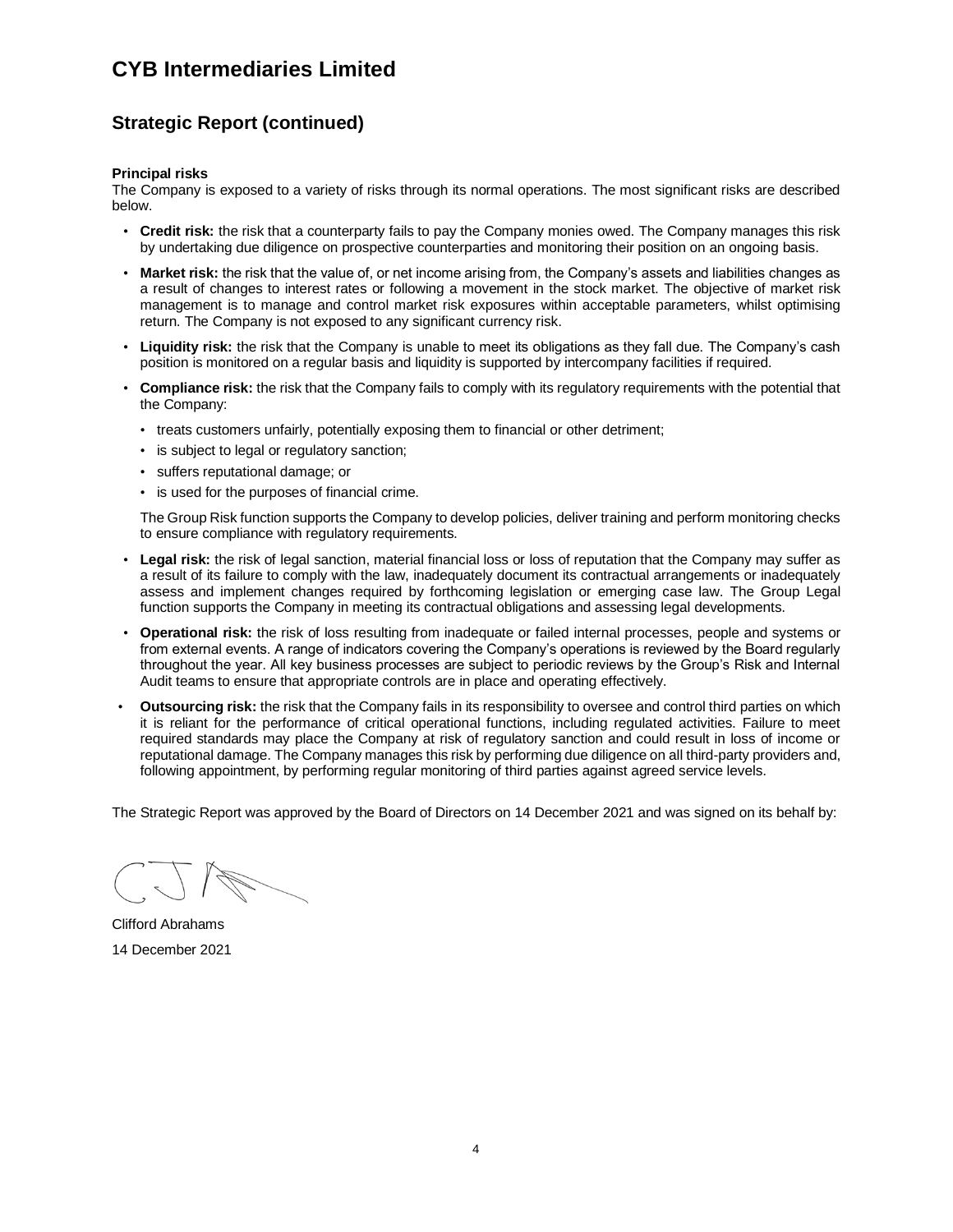### **Directors' Report**

The Directors present their Annual Report and audited Financial Statements for the Company for year ended 30 September 2021.

#### **Corporate governance**

Details of the corporate governance framework applying to the Company are set out in the Corporate Governance Report within the Virgin Money UK PLC Annual Report and Accounts.

#### **Profits and appropriations**

The gain attributable to the shareholders for the year ended 30 September 2021 amounted to £11.0m (2020: £35.3m loss). The results of the Company are analysed further in the Strategic Report.

An interim dividend was paid during the year of £30.0m (2020: £Nil) as recommended by the Directors. The Directors recommend the payment of a final dividend of £30.0m in respect of this financial year (2020: £Nil).

#### **Future developments and financial risk management objectives and policies**

Information regarding future developments and financial risk management policies of the Company, in relation to the use of financial instruments that would otherwise be required to be disclosed in the Directors' Report, has been included in the Strategic Report and is discussed in further detail in note 18 to the financial statements.

#### **Directors and Directors' interests**

The current Directors are shown on page 1. Under the terms of the Articles of Association of the Company, no Directors are required to retire by rotation. The following appointments and resignations took place during the year:

#### *Appointments*

Clifford Abrahams was appointed as a Director of the Company on 8 March 2021.

#### *Resignations*

Mark Thundercliffe resigned as a Director of the Company on 7 March 2021.

#### *Directors' interests*

No Director had any interest in the shares of the Company at any time during the year.

#### *Directors' liabilities*

During the year, Virgin Money UK PLC paid a premium for a contract insuring the Directors and Officers of Virgin Money UK PLC, its subsidiaries and controlled entities against personal liabilities which may arise in the course of the performance of their duties, as well as protecting the Group itself to the extent that it is obligated to indemnify Directors and Officers for such liability.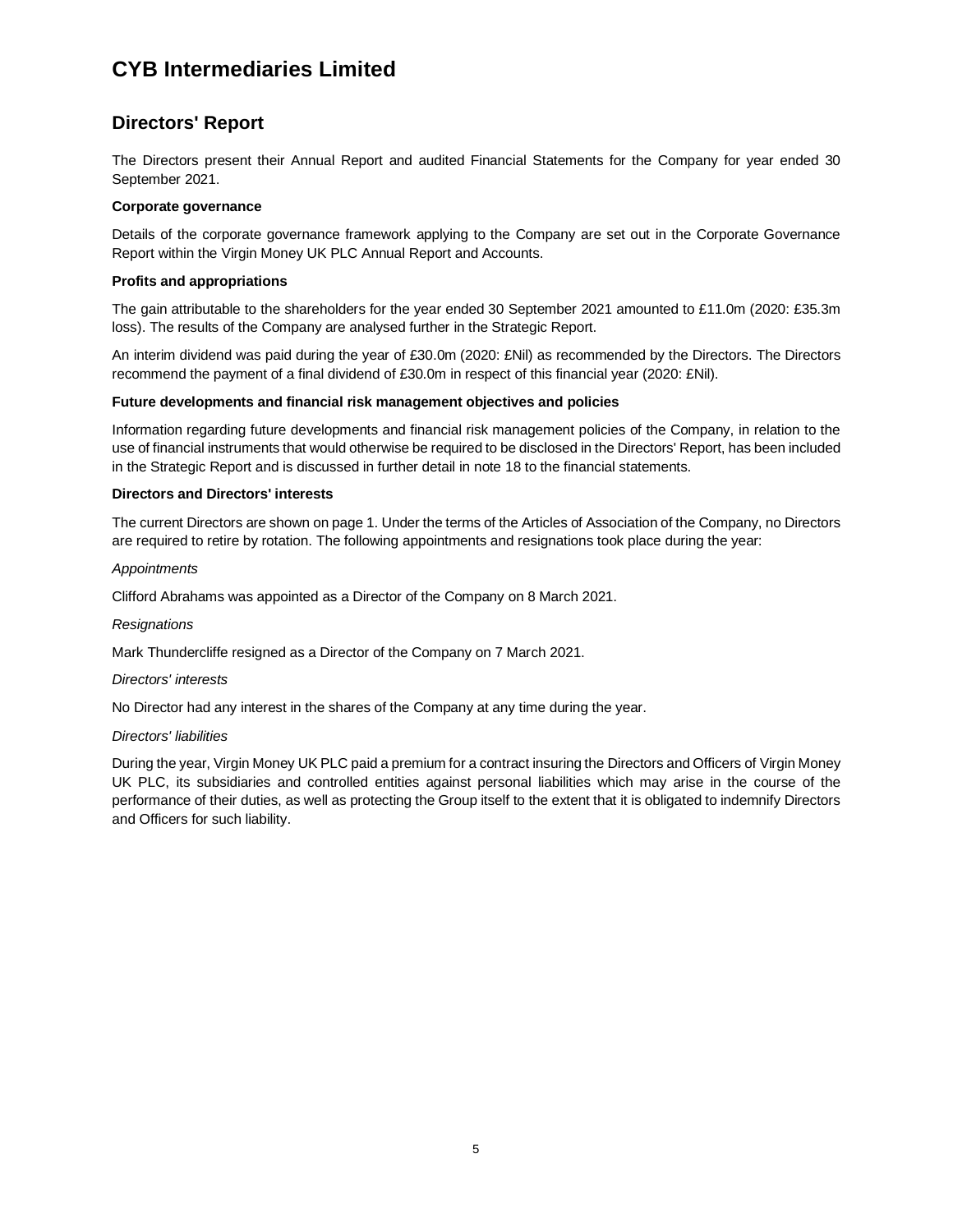### **Directors' Report (continued)**

#### *Directors' remuneration*

The Directors of the Company are remunerated as employees of CB PLC, and do not receive incremental remuneration in respect of their duties as Directors of the Company. Due to the activity of the Company, the Directors believe it would be appropriate to reasonably apportion part of their remuneration as being in respect of their duties to the Company. The aggregate emoluments of the Directors of the Company were £6,000 (2020: £6,000), these costs are recharged to the Company by CB PLC.

#### **Employees**

The Company does not have any employees. All staff are provided by the Group and its subsidiary undertakings.

#### **Political donations**

No political donations were made throughout the year (2020: £Nil).

#### **s172(1) Statement**

In accordance with the Companies Act 2006 (the 'Act') (as amended by the Companies (Miscellaneous Reporting) Regulations 2018), the Directors provide this statement describing how they have had regard to the matters set out in section 172(1) of the Act, when performing their duty to promote the success of the Company.

In accordance with the Large and Medium-sized Companies and Groups (Accounts and Reports) Regulations 2008 (as amended by the Companies (Miscellaneous Reporting) Regulations 2018), this statement also provides details of how the Directors have engaged with and had regard to the interest of key stakeholders. In accordance with section 426B of the Companies Act 2006, this statement is also available at [https://www.virginmoneyukplc.com/investor](https://clicktime.symantec.com/3P5CjwQQEAK5xVY9BmFYq686H2?u=https%3A%2F%2Fwww.virginmoneyukplc.com%2Finvestor-relations%2F)[relations/.](https://clicktime.symantec.com/3P5CjwQQEAK5xVY9BmFYq686H2?u=https%3A%2F%2Fwww.virginmoneyukplc.com%2Finvestor-relations%2F)

The Company is a subsidiary of Virgin Money UK PLC (VMUK), and as such follows many of the processes and practices of this company, which can be found in the VMUK Annual Report and Accounts https://www.virginmoneyukplc.com/investor-relations/results-and-reporting/annual-reports/.

The Board is responsible for leading stakeholder engagement, ensuring that the Company fulfils its obligations to those impacted by the business. Any decisions made by the Board are considered for their impact on stakeholders and the impact on the Company's success in the long term. The Board has considered key stakeholders in terms of section 172.

The Company has no employee's and management of customers, Government and regulators, society and environmental stakeholders is managed by the VMUK Board. As a result, the matters set out in section 172(1) regarding stakeholder engagement with employees, suppliers, customers and communities is not relevant to the Company.

#### **Related parties**

Details of related party transactions are set out in note 17 to the financial statements.

#### **Share capital**

Information about share capital is shown in note 14 to the financial statements.

#### **Going concern**

The Directors have made an assessment of the Company's ability to continue as a going concern and are satisfied that it has the resources to continue in business for at least 12 months from the approval of the financial statements. This assessment has taken into account the impact of COVID-19 on the Company's current financial position and results and the potential impact in future financial periods.

The Company's use of the going concern basis for the preparation of the accounts is discussed in note 1 to the financial statements.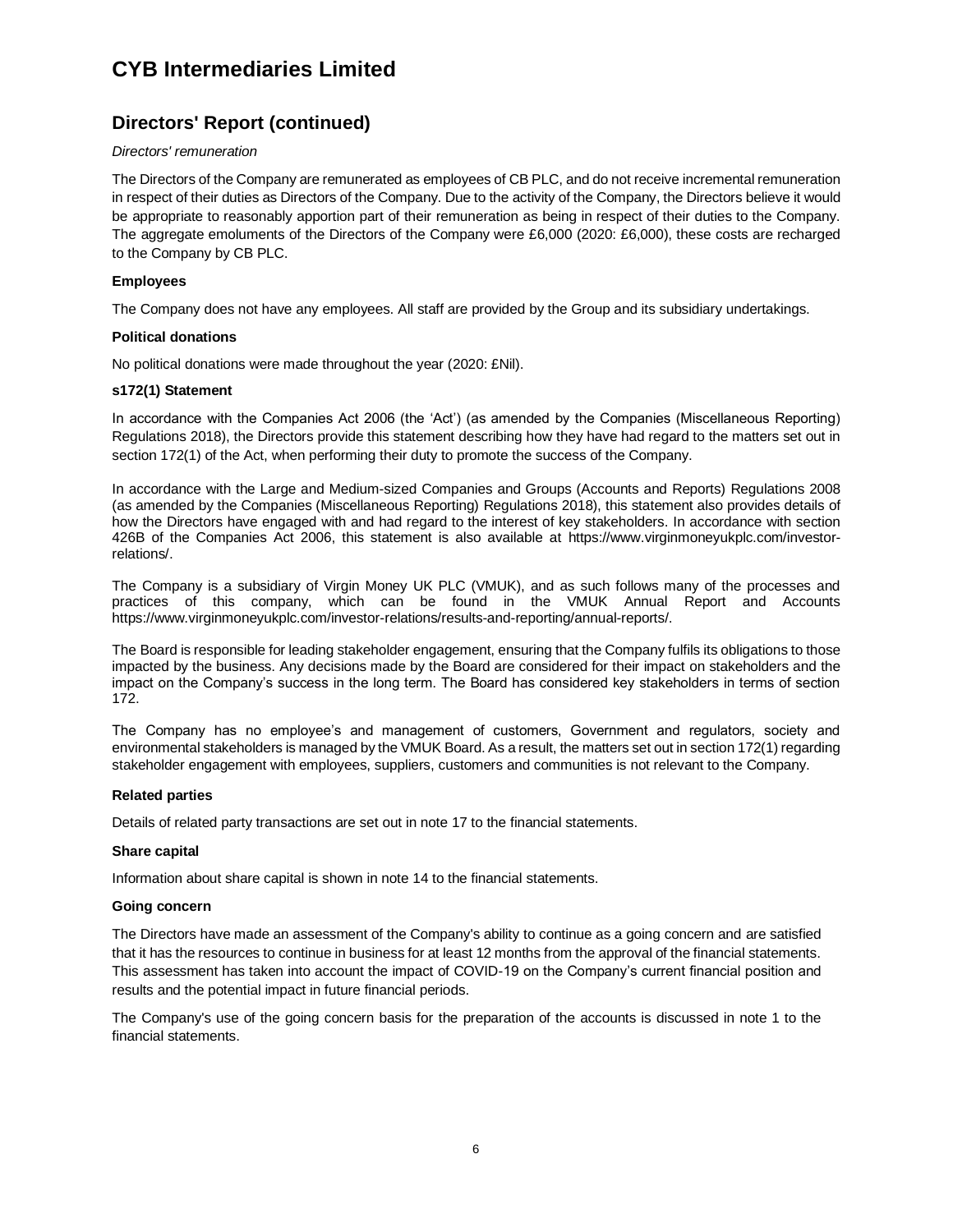### **Directors' Report (continued)**

#### **Statement of Directors' Responsibilities**

The Directors are responsible for preparing the Strategic report, Directors' report and financial statements in accordance with applicable law and regulations.

Company law requires the Directors to prepare financial statements for each financial year. Under that law, they are required to prepare the financial statements in accordance with International Accounting Standards (IASs) in conformity with the requirements of the Companies Act 2006. Under company law the Directors must not approve the financial statements unless they are satisfied that they give a true and fair view of the state of affairs of the Company and of the profit or loss of the Company for that year. In preparing these financial statements the Directors are required to:

- select suitable accounting policies in accordance with International Accounting Standard 8: Accounting Policies, Changes in Accounting Estimates and Errors and then apply them consistently;
- present information, including accounting policies, in a manner that provides relevant, reliable, comparable and understandable information;
- provide additional disclosures when compliance with the specific requirements in IASs is insufficient to enable users to understand the impact of particular transactions, other events and conditions on the financial performance;
- state that the Company has complied with IASs, subject to any material departures disclosed and explained in the financial statements;
- make judgements and accounting estimates that are reasonable; and
- make an assessment of the Company's ability to continue as a going concern.

The Directors are responsible for keeping adequate accounting records that are sufficient to show and explain the Company's transactions and disclose with reasonable accuracy at any time the financial position of the Company and enable them to ensure that the financial statements comply with the Companies Act 2006. They are also responsible for safeguarding the assets of the Company and hence for taking reasonable steps for the prevention and detection of fraud and other irregularities.

#### **Auditors**

In accordance with the provisions of the Companies Act 2006, as amended, the Company has dispensed with the laying of financial statements before a general meeting, the holding of annual general meetings and the obligation to appoint auditors annually.

The Directors who were members of the Board at the time of signing the report are listed on page 1. Having made enquiries of fellow Directors and of the Company's auditors, each of these Directors confirms that:

- (i) to the best of each Director's knowledge and belief, there is no information relevant to the preparation of their report of which the Company's auditors are unaware; and
- (ii) each Director has taken all the steps a Director might reasonably be expected to have taken to be aware of relevant audit information and to establish that the Company's auditors are aware of that information.

The Directors' Report was approved by the Board of Directors on 14 December 2021 and was signed on its behalf by:

Clifford Abrahams 14 December 2021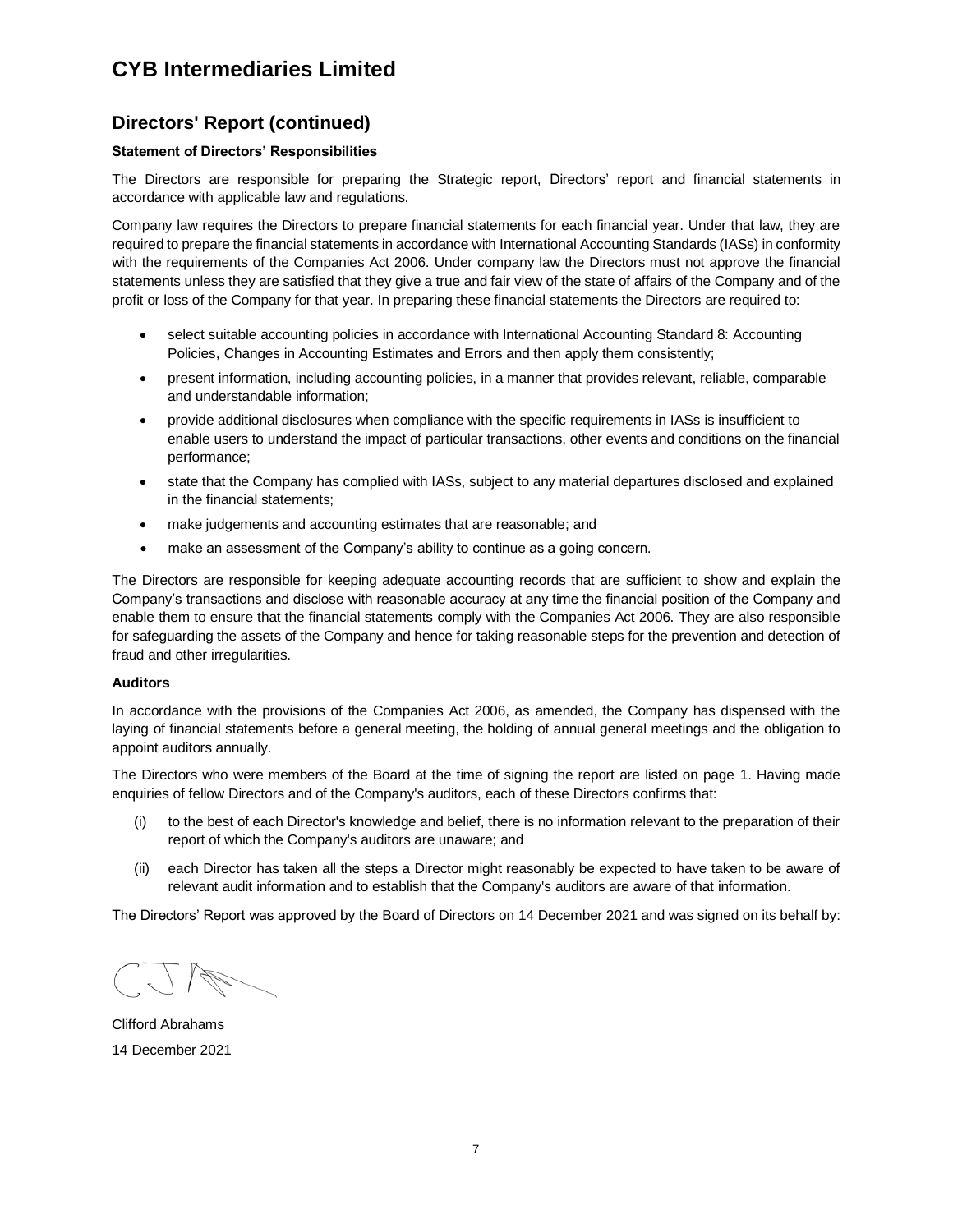### **Independent Auditor's Report to the Members of CYB Intermediaries Limited**

#### **Opinion**

We have audited the financial statements of CYB Intermediaries Limited for the year ended 30 September 2021 which comprise the Statement of Comprehensive Income, the Balance Sheet, the Statement of Changes in Equity, the Statement of Cash Flows, and the related notes 1 to 19, including a summary of significant accounting policies. The financial reporting framework that has been applied in their preparation is applicable law and International Accounting Standards in conformity with the requirements of the Companies Act 2006.

In our opinion, the financial statements:

- give a true and fair view of the company's affairs as at 30 September 2021 and of its profit for the year then ended;
- have been properly prepared in accordance with International Accounting Standards in conformity with the requirements of the Companies Act 2006; and
- have been prepared in accordance with the requirements of the Companies Act 2006.

#### **Basis for opinion**

We conducted our audit in accordance with International Standards on Auditing (UK) (ISAs (UK)) and applicable law. Our responsibilities under those standards are further described in the Auditor's responsibilities for the audit of the financial statements section of our report. We are independent of the company in accordance with the ethical requirements that are relevant to our audit of the financial statements in the UK, including the FRC's Ethical Standard, and we have fulfilled our other ethical responsibilities in accordance with these requirements.

We believe that the audit evidence we have obtained is sufficient and appropriate to provide a basis for our opinion.

#### **Conclusions relating to going concern**

In auditing the financial statements, we have concluded that the directors' use of the going concern basis of accounting in the preparation of the financial statements is appropriate. Our evaluation of the directors' assessment of the company's ability to continue to adopt the going concern basis of accounting included:

- We obtained management's going concern assessment for the company, including forecasts for the going concern period covering at least 12 months from the approval of the financial statements.
- We evaluated the company's forecasts and challenged key assumptions in the context for company historical records.
- We compared previous periods' budgeted financial information with historical actual results, in order to form a view on the reliability of management's forecasting process.
- We considered whether there were other events subsequent to the balance sheet date which could have a bearing on the going concern conclusion.
- We reviewed regulatory correspondence and board meeting minutes to identify events or conditions that may impact the company's ability to continue as a going concern.

Based on the work we have performed, we have not identified any material uncertainties relating to events or conditions that, individually or collectively, may cast significant doubt on the company's ability to continue as a going concern for a period of twelve months from when the financial statements are authorised for issue.

Our responsibilities and the responsibilities of the directors with respect to going concern are described in the relevant sections of this report. However, because not all future events or conditions can be predicted, this statement is not a guarantee as to the company's ability to continue as a going concern.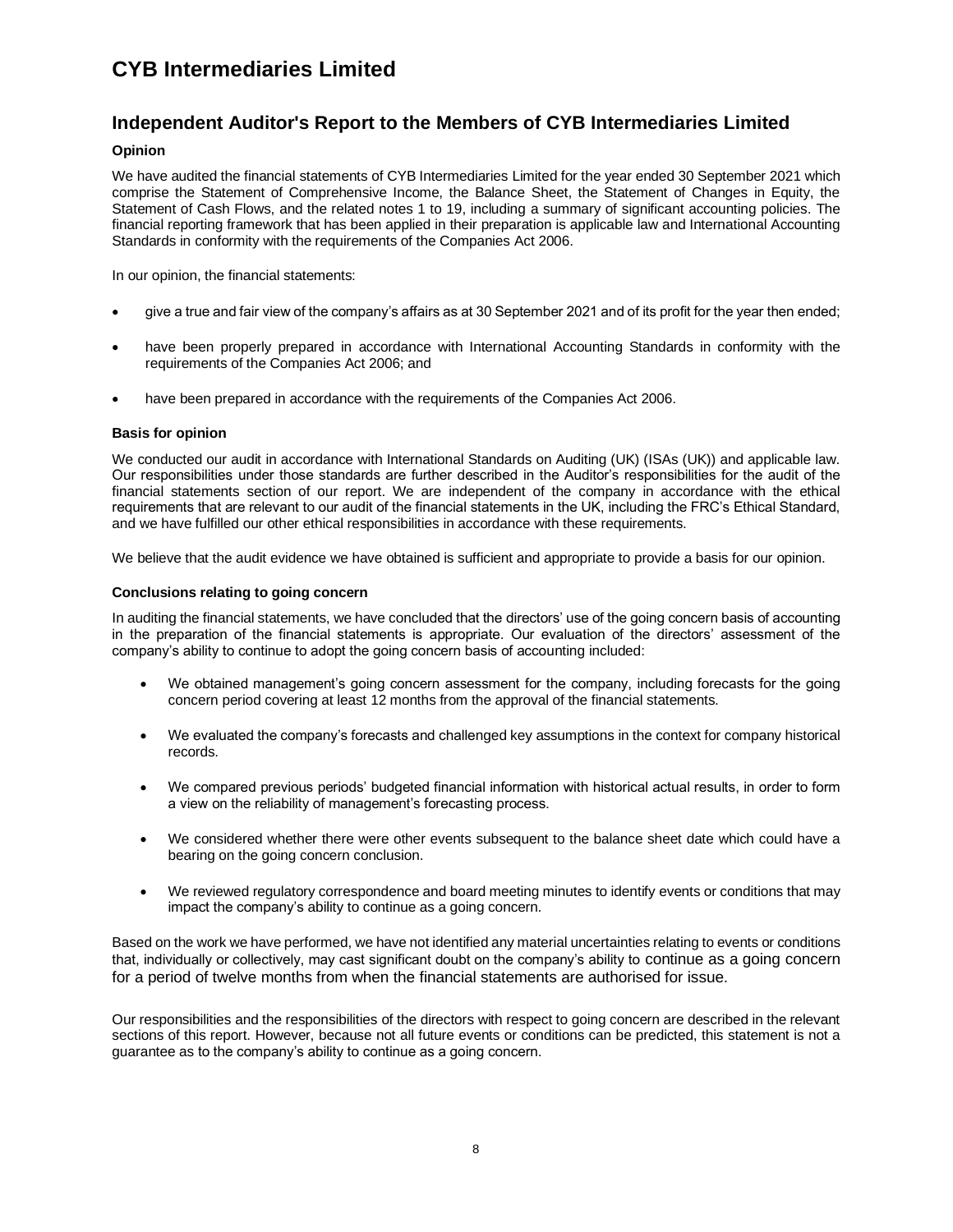### **Independent Auditor's Report to the Members of CYB Intermediaries Limited (continued)**

#### **Other information**

The other information comprises the information included in the annual report, other than the financial statements and our auditor's report thereon. The directors are responsible for the other information contained within the annual report.

Our opinion on the financial statements does not cover the other information and, except to the extent otherwise explicitly stated in this report, we do not express any form of assurance conclusion thereon.

Our responsibility is to read the other information and, in doing so, consider whether the other information is materially inconsistent with the financial statements or our knowledge obtained in the course of the audit or otherwise appears to be materially misstated. If we identify such material inconsistencies or apparent material misstatements, we are required to determine whether there is a material misstatement in the financial statements themselves. If, based on the work we have performed, we conclude that there is a material misstatement of the other information, we are required to report that fact.

We have nothing to report in this regard.

#### **Opinions on other matters prescribed by the Companies Act 2006**

In our opinion, based on the work undertaken in the course of the audit:

- the information given in the strategic report and the directors' report for the financial year for which the financial statements are prepared is consistent with the financial statements; and
- the strategic report and directors' report have been prepared in accordance with applicable legal requirements.

#### **Matters on which we are required to report by exception**

In the light of the knowledge and understanding of the company and its environment obtained in the course of the audit, we have not identified material misstatements in the strategic report or directors' report.

We have nothing to report in respect of the following matters in relation to which the Companies Act 2006 requires us to report to you if, in our opinion:

- adequate accounting records have not been kept, or returns adequate for our audit have not been received from branches not visited by us; or
- the financial statements are not in agreement with the accounting records and returns; or
- certain disclosures of directors' remuneration specified by law are not made; or
- we have not received all the information and explanations we require for our audit

#### **Responsibilities of directors**

As explained more fully in the directors' responsibilities statement set out on page 7, the directors are responsible for the preparation of the financial statements and for being satisfied that they give a true and fair view, and for such internal control as the directors determine is necessary to enable the preparation of financial statements that are free from material misstatement, whether due to fraud or error.

In preparing the financial statements, the directors are responsible for assessing the company's ability to continue as a going concern, disclosing, as applicable, matters related to going concern and using the going concern basis of accounting unless the directors either intend to liquidate the company or to cease operations, or have no realistic alternative but to do so.

#### **Auditor's responsibilities for the audit of the financial statements**

Our objectives are to obtain reasonable assurance about whether the financial statements as a whole are free from material misstatement, whether due to fraud or error, and to issue an auditor's report that includes our opinion. Reasonable assurance is a high level of assurance, but is not a guarantee that an audit conducted in accordance with ISAs (UK) will always detect a material misstatement when it exists. Misstatements can arise from fraud or error and are considered material if, individually or in the aggregate, they could reasonably be expected to influence the economic decisions of users taken on the basis of these financial statements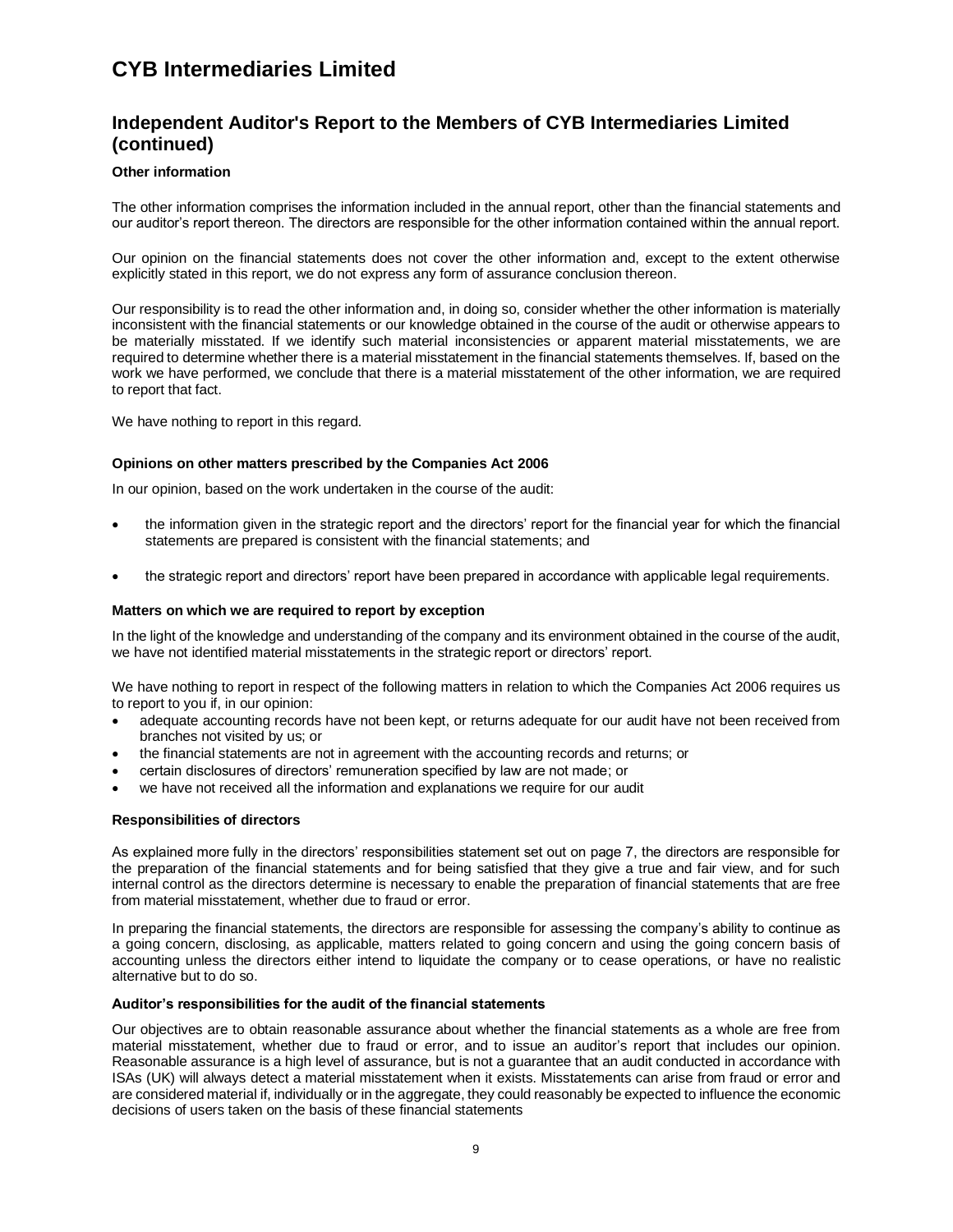### **Independent Auditor's Report to the Members of CYB Intermediaries Limited (continued)**

#### *Explanation as to what extent the audit was considered capable of detecting irregularities, including fraud*

Irregularities, including fraud, are instances of non-compliance with laws and regulations. We design procedures in line with our responsibilities, outlined above, to detect irregularities, including fraud. The risk of not detecting a material misstatement due to fraud is higher than the risk of not detecting one resulting from error, as fraud may involve deliberate concealment by, for example, forgery or intentional misrepresentations, or through collusion. The extent to which our procedures are capable of detecting irregularities, including fraud is detailed below. However, the primary responsibility for the prevention and detection of fraud rests with both those charged with governance of the entity and management.

- We obtained an understanding of the legal and regulatory frameworks that are applicable to the company and determined that the most significant are the Companies Act 2006, UK Tax Legislation as enforced by HM Revenue and Customs and International Accounting Standards.
- We understood how the company is complying with those frameworks by making enquiries of management, and through discussions with those charged with governance. We also reviewed minutes of the Board and gained an understanding of the company's approach to governance, demonstrated by the Board's approval of the company's governance framework.
- We assessed the susceptibility of the company's financial statements to material misstatement, including how fraud might occur by obtaining an understanding of the company's fraud risk assessment process, inspecting the company's fraud prevention policies and inquiring with appropriate levels of management and other personnel.
- Based on this understanding we designed our audit procedures to identify non-compliance with such laws and regulations. Our procedures involved testing key entity-level controls, inquiring with Legal Counsel and the Head of Fraud Strategy Integration regarding their knowledge of any actual or suspected fraud or non-compliance, reviewing legal and regulatory correspondence, the litigation register and Board minutes.

A further description of our responsibilities for the audit of the financial statements is located on the Financial Reporting Council's website at <https://www.frc.org.uk/auditorsresponsibilities>. This description forms part of our auditor's report.

#### **Use of our report**

This report is made solely to the company's members, as a body, in accordance with Chapter 3 of Part 16 of the Companies Act 2006. Our audit work has been undertaken so that we might state to the company's members those matters we are required to state to them in an auditor's report and for no other purpose. To the fullest extent permitted by law, we do not accept or assume responsibility to anyone other than the company and the company's members as a body, for our audit work, for this report, or for the opinions we have formed.

Eart & Young LLP

Blake Adlem (Senior statutory auditor) **for and on behalf of Ernst & Young LLP, Statutory Auditor, Edinburgh 15 December 2021**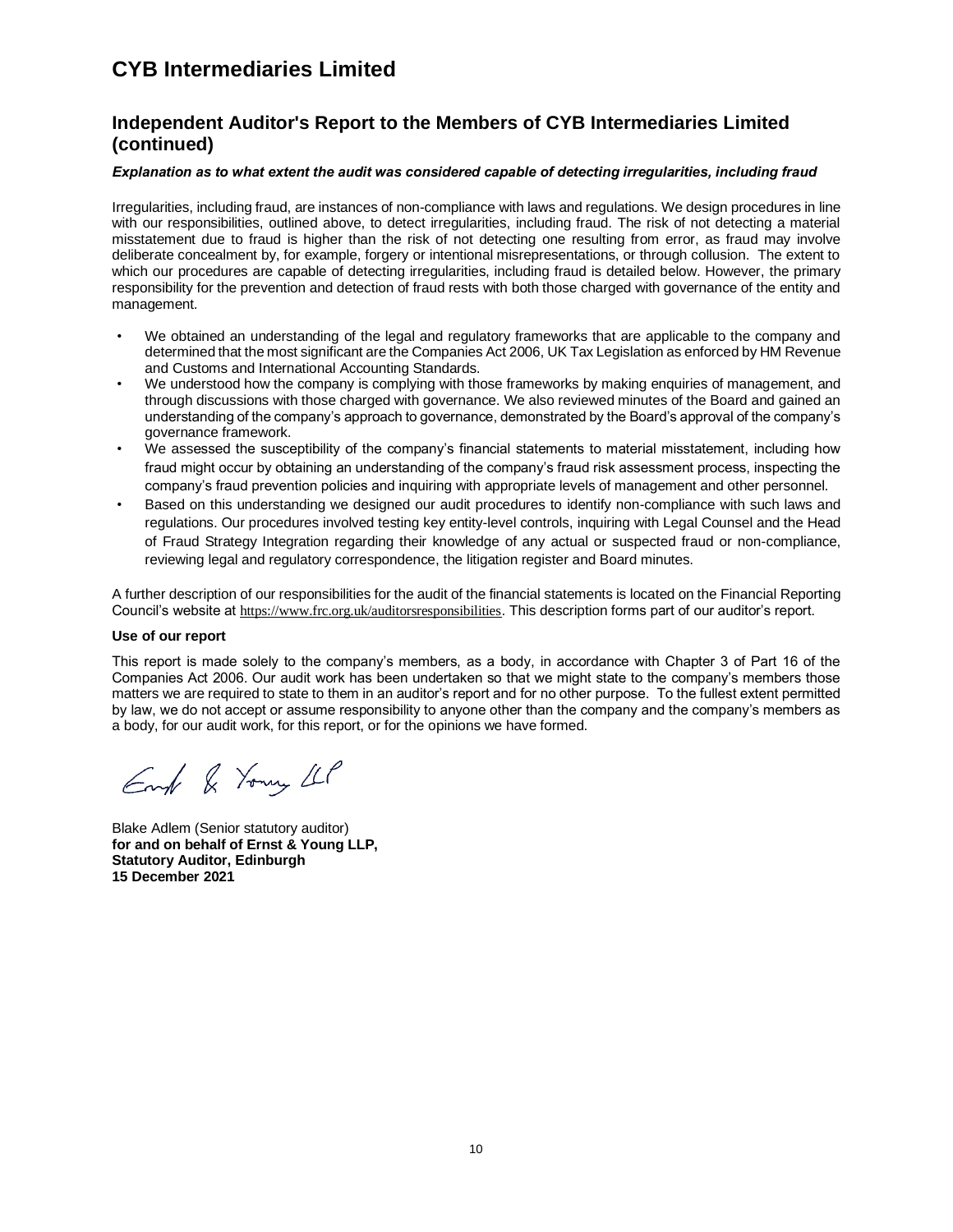### **Statement of Comprehensive Income**

For the year ended 30 September 2021

|                                                                                                    | <b>Note</b>    | Year to<br>2021<br>£'000 | Year to<br>2020<br>£'000 |
|----------------------------------------------------------------------------------------------------|----------------|--------------------------|--------------------------|
| Revenue                                                                                            | 3              | 15,208                   | 18,284                   |
| Administrative expenses                                                                            | 4              | (1, 644)                 | (1,940)                  |
| <b>Operating profit</b>                                                                            |                | 13,564                   | 16,344                   |
| Finance income                                                                                     | 5              | 28                       | 444                      |
| Goodwill impairment                                                                                | $\overline{7}$ |                          | (48, 892)                |
| Profit/(loss) on ordinary activities before tax                                                    |                | 13,592                   | (32, 104)                |
| Income tax (charge)                                                                                | 6              | (2, 582)                 | (3, 190)                 |
| Profit/(loss) attributable to the equity holders of the parent                                     |                | 11,010                   | (35, 294)                |
| Total comprehensive income/(loss) for the year<br>attributable to the equity holders of the parent |                | 11,010                   | (35, 294)                |

All material items dealt with in arriving at the profit before tax for the above years relate to continuing activities.

The notes on pages 15 to 27 form an integral part of these financial statements.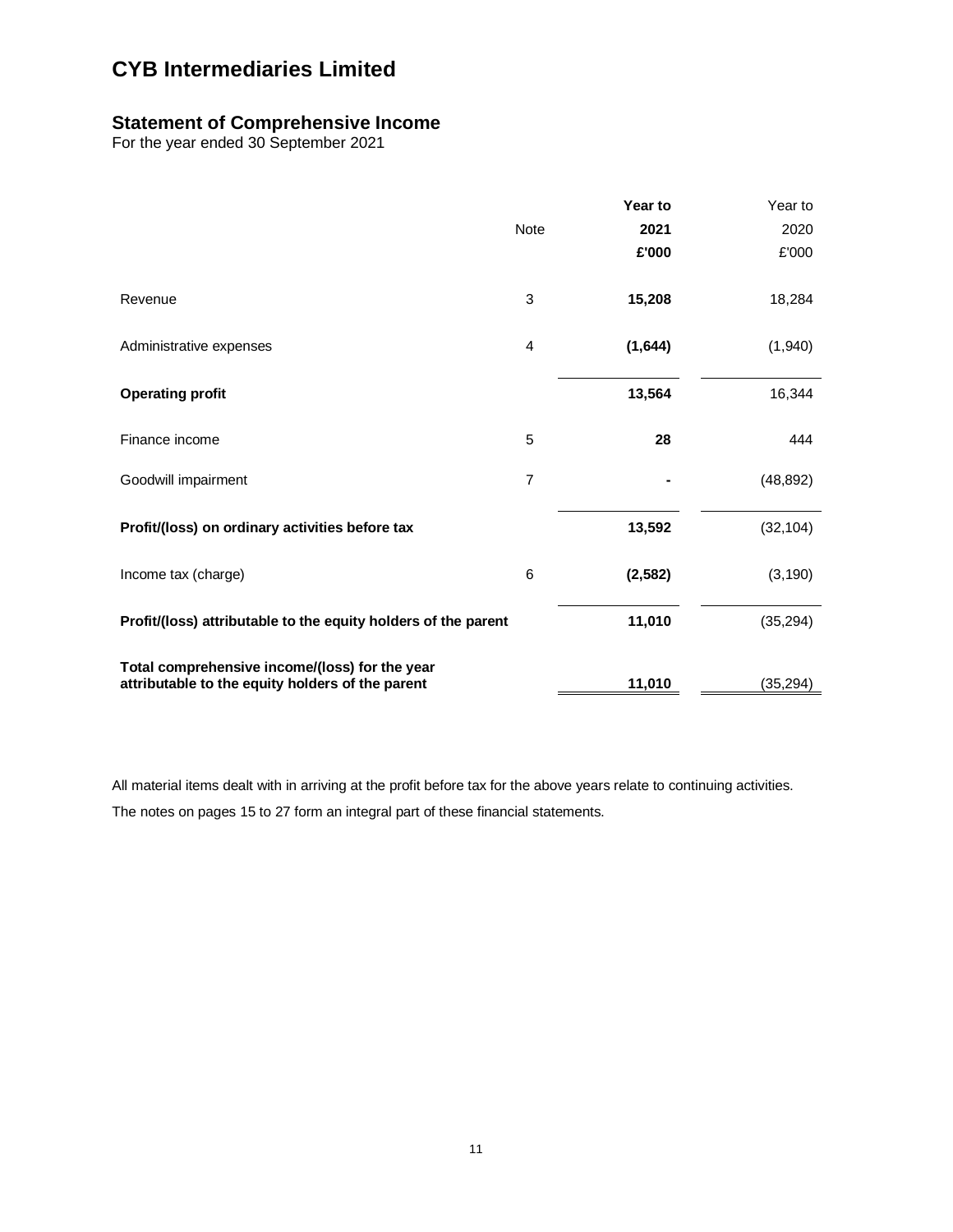### **Balance Sheet**

As at 30 September 2021

|                                     | Note           | 2021   | 2020    |
|-------------------------------------|----------------|--------|---------|
|                                     |                | £'000  | £'000   |
| <b>Assets</b><br>Cash at bank       | 16             | 48,392 |         |
|                                     |                |        | 63,999  |
| Trade and other receivables         | 11             | 32     | 20      |
| <b>Commission Renewal</b>           | 10             | 82     | 190     |
| Due from related entities           | 17             |        | 3,779   |
| Deferred tax asset                  | 9              | 1      | 1       |
| Goodwill                            | $\overline{7}$ | 33,228 | 33,228  |
| <b>Total Assets</b>                 |                | 81,735 | 101,217 |
| <b>Liabilities</b>                  |                |        |         |
| Trade and other payables            | 12             | 278    | 278     |
| Due to related entities             | 17             | 76     |         |
| <b>Current taxes</b>                |                | 1,659  | 2,227   |
| <b>Total Liabilities</b>            |                | 2,013  | 2,505   |
| <b>Equity</b>                       |                |        |         |
| Capital contribution                | 15             | 33,228 | 33,228  |
| Retained earnings                   |                | 46,494 | 65,484  |
| <b>Total shareholders' equity</b>   |                | 79,722 | 98,712  |
| <b>Total Liabilities and Equity</b> |                | 81,735 | 101,217 |

The notes on pages 15 to 27 form an integral part of these financial statements.

These financial statements were approved by the Board of Directors on 14 December 2021 and were signed on its behalf by:

Clifford Abrahams 14 December 2021 Company number: 04056283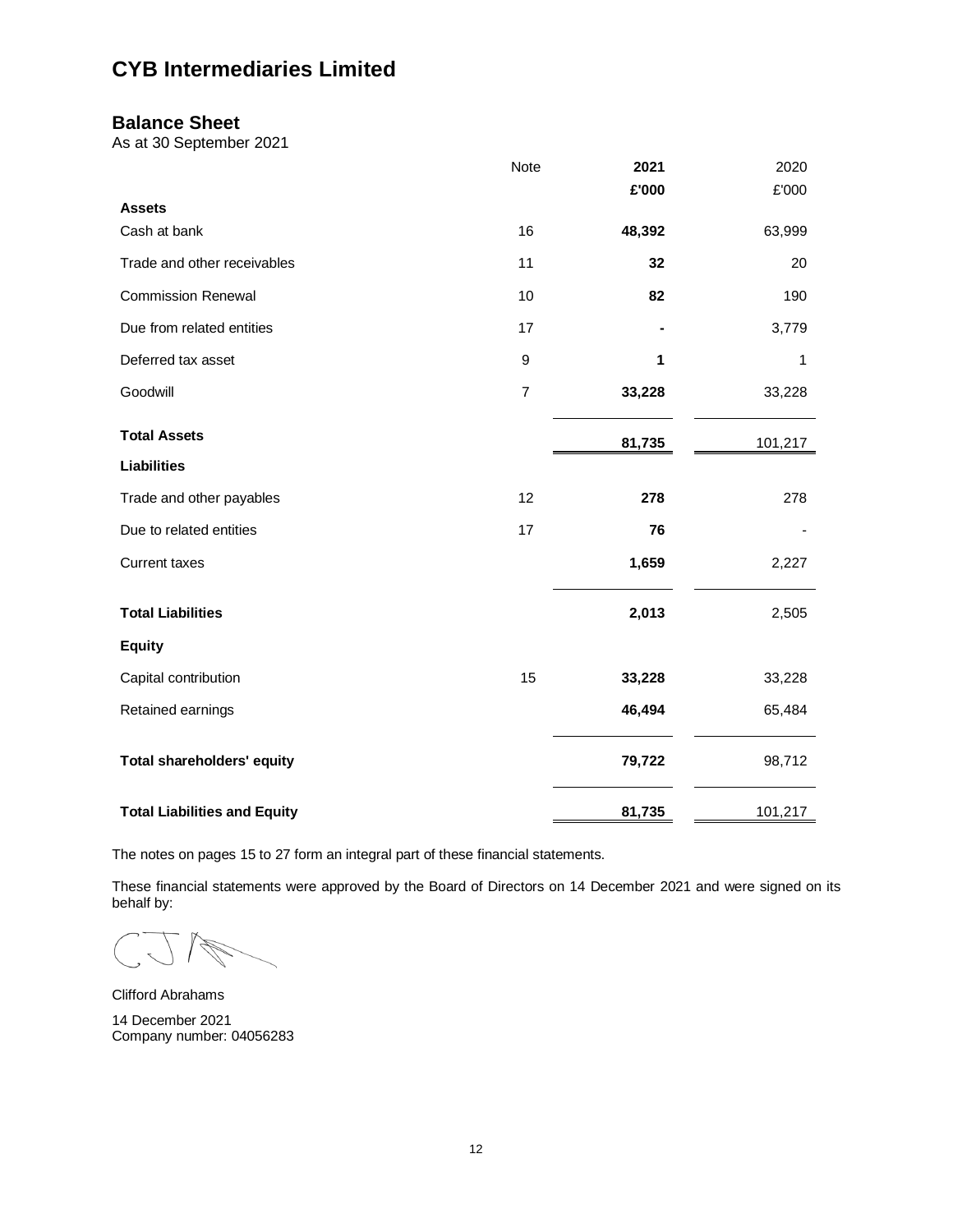### **Statement of Changes in Shareholders' Equity**

For the year ended 30 September 2021

|                           | <b>Capital</b><br>contribution | <b>Retained</b><br>earnings | <b>Total</b> |
|---------------------------|--------------------------------|-----------------------------|--------------|
|                           | £'000                          | £'000                       | £'000        |
| As at 1 October 2019      | 82,120                         | 51,886                      | 134,006      |
| Total income for the year |                                | (35, 294)                   | (35, 294)    |
| Transfer                  | (48, 892)                      | 48,892                      |              |
| As at 30 September 2020   | 33,228                         | 65,484                      | 98,712       |
| Total income for the year |                                | 11,010                      | 11,010       |
| Dividend                  |                                | (30,000)                    | (30,000)     |
| As at 30 September 2021   | 33,228                         | 46,494                      | 79,722       |

The notes on pages 15 to 27 form an integral part of these financial statements.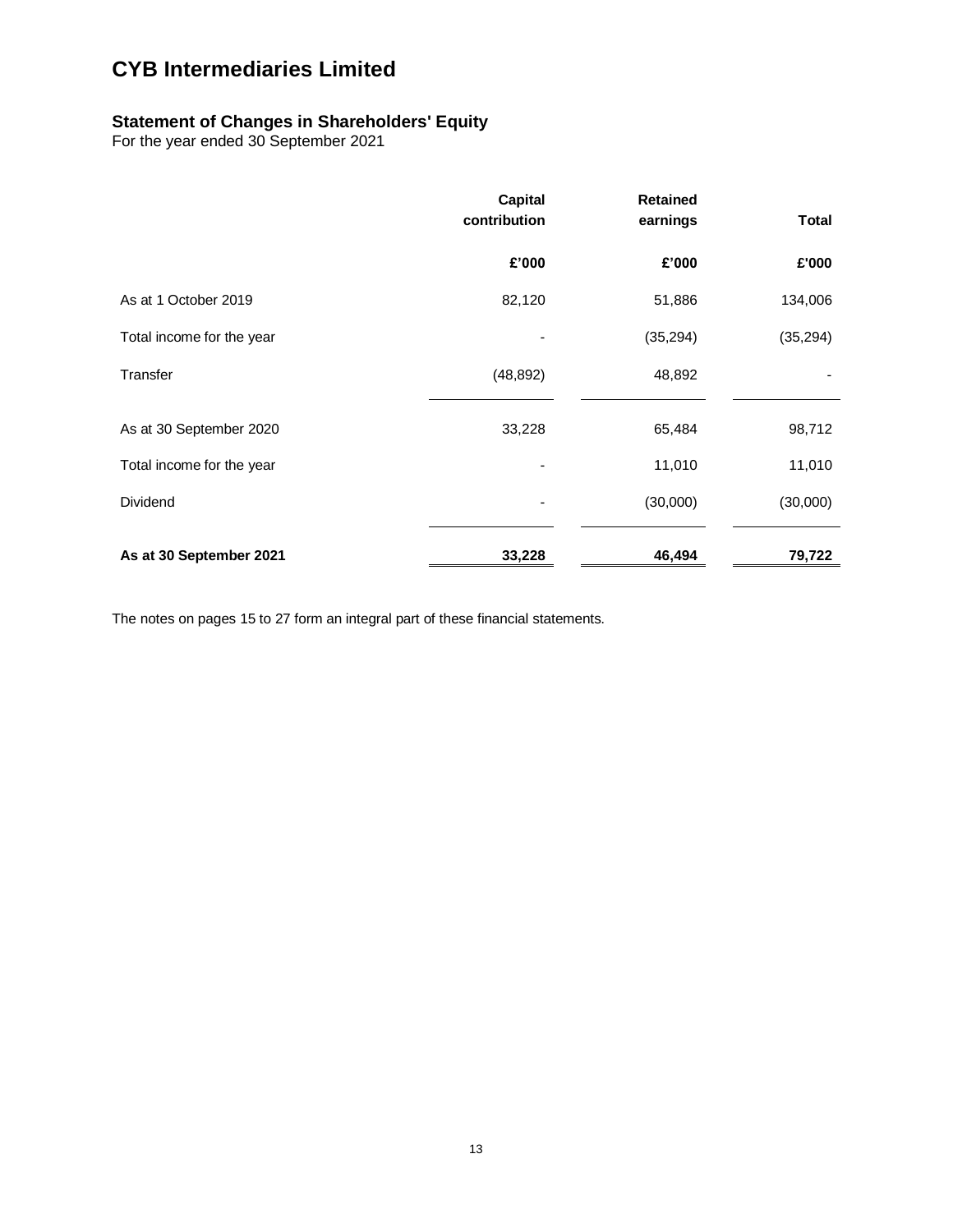### **Statement of Cash Flows**

For the year ended 30 September 2021

|                                                                                  | Note           | Year to<br>2021<br>£'000 | Year to<br>2020<br>£'000 |
|----------------------------------------------------------------------------------|----------------|--------------------------|--------------------------|
| <b>Operating activities</b>                                                      |                |                          |                          |
| Profit/ (loss) on ordinary activities before tax                                 |                | 13,592                   | (32, 104)                |
| Adjustment for:<br>Non-cash or non-operating items included in profit before tax |                |                          |                          |
| Finance income                                                                   | 8              |                          | (214)                    |
| Impairment of Goodwill                                                           | $\overline{7}$ |                          | 48,892                   |
| Unwind of Commission Renewal                                                     |                | 108                      | 277                      |
| Changes in financial asset at fair value through profit and loss                 | 8              |                          | 5,311                    |
| Changes in operating assets                                                      | 13             | (12)                     | 306                      |
| Changes in operating liabilities                                                 | 13             |                          | 49                       |
| Tax paid                                                                         |                | (568)                    | (297)                    |
| Group relief paid                                                                |                | (2, 582)                 | (3,469)                  |
| Net cash provided by operating activities                                        |                | 10,538                   | 18,751                   |
| Cash flows from financing activities                                             |                |                          |                          |
| Net decrease in amounts due from related entities                                | 17             | 3,779                    | 1,406                    |
| Net increase in amounts due to related entities                                  | 17             | 76                       |                          |
| Dividends paid                                                                   | 14             | (30,000)                 |                          |
| Net (decrease)/ increase in cash used in financing activities                    |                | (26, 145)                | 1,406                    |
| Net (decrease)/ increase in cash and cash equivalents                            |                | (15, 607)                | 20,157                   |
| Cash and cash equivalents at the beginning of the year                           |                | 63,999                   | 43,842                   |
| Cash and cash equivalents at the end of the year                                 | 16             | 48,392                   | 63,999                   |

The notes on pages 15 to 27 form an integral part of these financial statement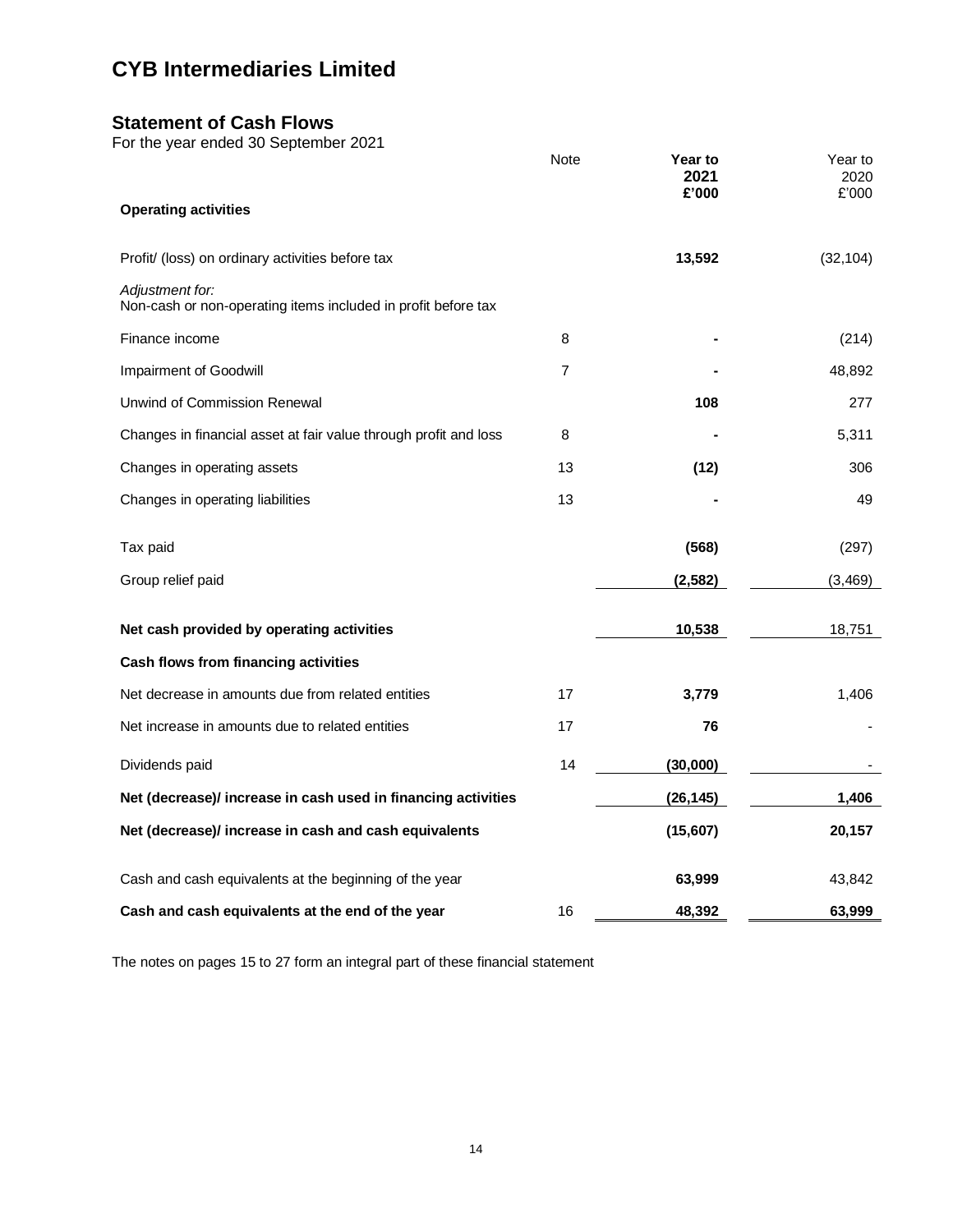### **Notes to the Financial Statements**

For the year ended 30 September 2021

#### **1. Basis of preparation**

#### **Reporting entity**

The Company is incorporated in the UK and registered in England and Wales.

The Company is a wholly owned subsidiary of Clydesdale Bank PLC ("CB PLC") a company incorporated in the UK and registered in Scotland. The ultimate parent undertaking and controlling party is Virgin Money UK PLC ("VMUK"), a company incorporated in the UK and registered in England and Wales.

The smallest group in which the results of the Company are consolidated is that headed by CB PLC. VMUK and its subsidiary undertakings comprise the largest group in which the results of the Company are consolidated.

The consolidated financial statements of Virgin Money UK PLC may be obtained from the registered office at Jubilee House, Gosforth, Newcastle upon Tyne, NE3 4PL.

#### **Statement of compliance**

The financial statements, which should be read in conjunction with the Strategic Report and the Directors' Report, have been prepared in accordance with International Accounting Standards (IASs) in conformity with the requirements of the Companies Act 2006<sup>1</sup>.

The financial statements of the Company for the year ended 30 September 2021 were authorised for issue by the Board of Directors on 14 December 2021.

#### **Basis of measurement**

The financial information has been prepared under the historical cost convention, as modified by the application of fair value measurements. A summary of the key accounting policies is set out in note 2.

#### **Going concern**

The Company's business activities, together with the factors likely to affect its future development, performance and position are set out in the Strategic Report on pages 2-4. In addition, note 18 to the financial statements includes the Company's risk and capital management policies and objectives.

In assessing the Company's going concern position as at 30 September 2021, the Directors have considered a number of factors, including the current balance sheet position and the Company's ongoing income and expenditure, taking account of possible changes in trading performance. As a consequence, the Directors have a reasonable expectation that the Company has adequate resources to continue in operational existence for the foreseeable future, and at least 12 months from the approval of the financial statements, and therefore believe that the Company is well placed to manage its business risks successfully in line with its business model and strategic aims. This includes the impact of COVID-19 on the Company's current financial position and results and the potential impact in future financial periods. Accordingly, the Directors adopt the going concern basis in preparing the Annual Report and Financial Statements.

<sup>1</sup> As the Company's accounting year straddles 31 December 2020, the date the UK ceased to be subject to EU law, the 2021 published financial reports are required to follow EU adopted international accounting standards. From 1 October 2021, the Company will follow and refer only to UK adopted international accounting standards, with the UK Endorsement Board being the body responsible for providing authorisation for the use of new IASB standards, amendments or interpretations in the UK from 1 January 2021. As at 30 September 2021, there were no material endorsement disparities between the UK and EU.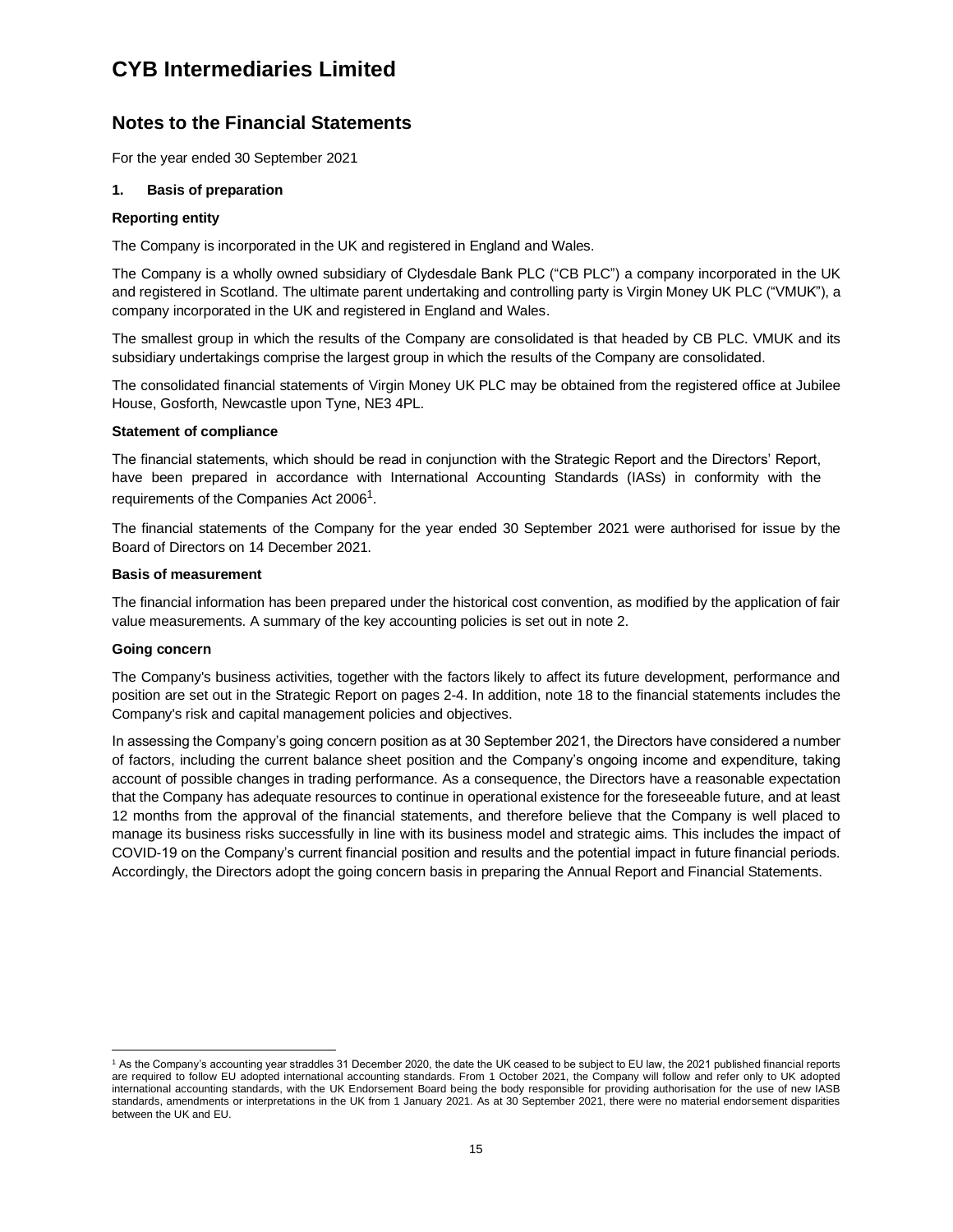### **Notes to the Financial Statements (continued)**

#### **2. Accounting policies**

#### **New accounting standards and interpretations**

The Company has adopted a number of International Accounting Standards Board (IASB) pronouncements in the current financial year, none of which have had a material impact on the financial statements:

- amendments to IFRS 3 'Business Combinations' issued October 2018 and effective for financial years beginning on or after 1 January 2020. This amendment revises the definition of a business and will assist in clarifying whether a transaction is an asset acquisition or a business combination; and
- amendment to IAS 1 and IAS 8 'Definition of Material' issued in October 2018 and effective prospectively for financial years beginning on or after 1 January 2020. The amendments are intended to make the definition of material easier to understand and are not intended to alter the underlying concept of materiality in IASs. The concept of obscuring' material information with immaterial information has been included as part of the new definition.

#### **New accounting standards and interpretations not yet adopted**

The IASB has issued a number of minor amendments to IASs that are not mandatory for 30 September 2021 reporting periods and have not been early adopted by the Company. These amendments are not expected to have a material impact for the Company and have therefore not been listed.

#### **Currency of presentation**

#### *Functional and presentation currency*

Items included in the financial statements are measured using the currency of the primary economic environment in which the entity operates (the "functional currency"). The financial statements are presented in pounds sterling (GBP), which is also the Company's presentation currency, rounded to the nearest thousand pounds (£'000) unless otherwise stated.

#### **Revenue recognition**

#### *Commissions*

The Company receives commissions on the basis of either new or renewed home insurance policies. Commission is accounted for as the performance obligation is satisfied which is on the placement of the policies. Commission recognised in respect of renewed policies is based on an estimate on historic rates of renewal, with the amount recognised constrained based on qualitative factors such as the term of contractual arrangements with insurers. This constraint limits the value of renewal commission recognised on initial placement.

#### *Interest receivable*

Interest received is recognised on an accruals basis.

#### *Profit share*

The Company receives profit share from third party insurance providers which is composed of an advance element and a retrospective payment. The advance payment is accounted for on an accruals basis and the retrospective payment accounted for on a receipts basis.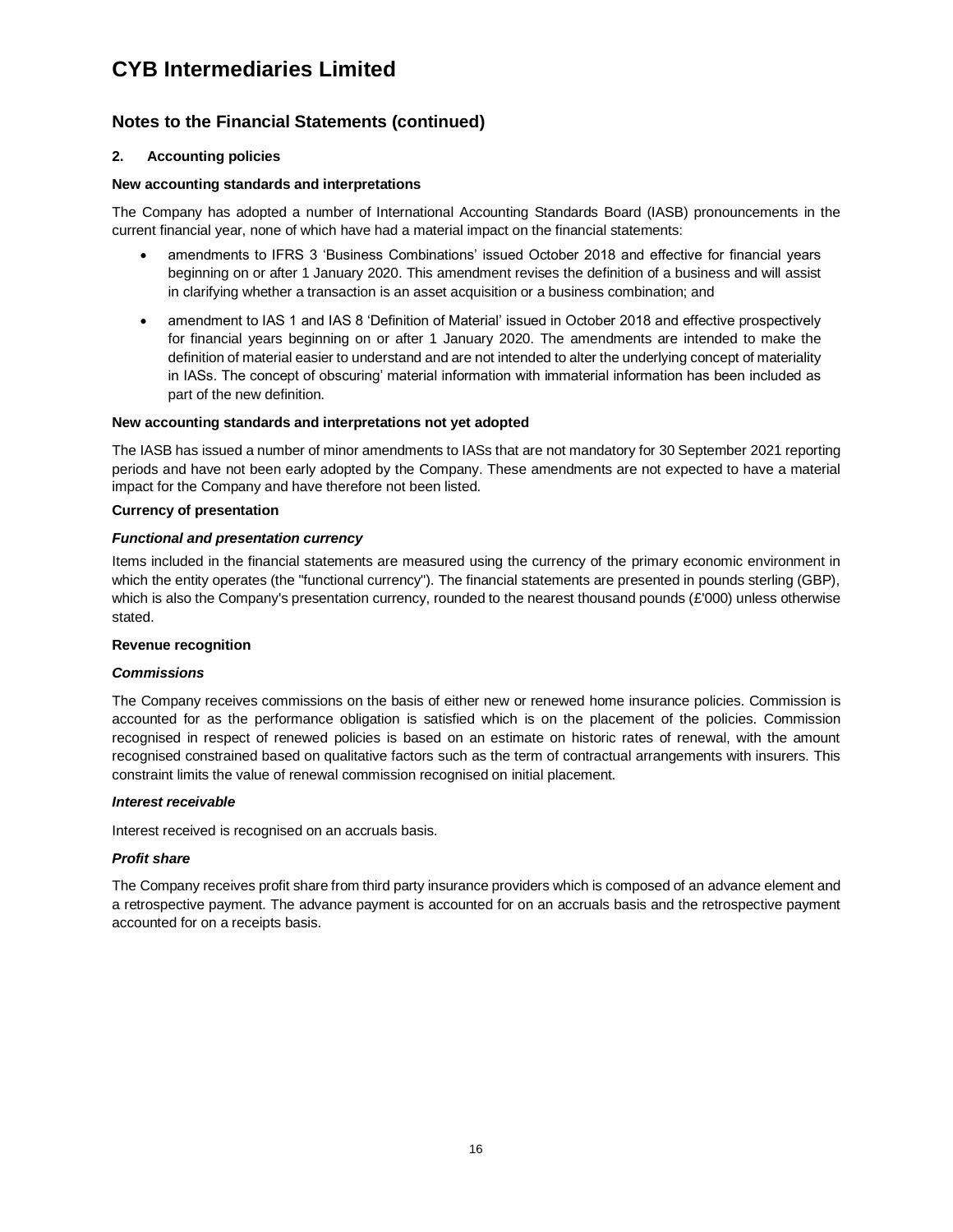### **Notes to the Financial Statements (continued)**

#### **2. Accounting policies (continued)**

#### *Income tax*

Income tax on the profit or loss for the year comprises current and deferred tax. Income tax is recognised in the Statement of Comprehensive Income except to the extent that it is related to items recognised in equity, in which case the tax is also recognised in equity.

Income tax expense or revenue is the tax payable or receivable on the current year's taxable income based on the applicable tax rate adjusted by changes in deferred tax assets and liabilities.

#### *Current tax*

Current tax is the expected tax payable on the taxable income for the year, using tax rates enacted or substantively enacted at the balance sheet date, and any adjustment to tax payable in respect of previous years.

#### *Deferred tax*

Deferred tax assets and liabilities are recognised on temporary differences arising between the tax bases of assets and liabilities and their carrying amounts in the financial statements. Deferred tax is determined using tax rates and laws that have been enacted or substantively enacted by the balance sheet date and are expected to apply when the related deferred tax asset is realised or the deferred tax liability is settled.

Deferred tax assets are only recognised for temporary differences, unused tax losses and unused tax credits if it is probable that future taxable amounts will arise to utilise those temporary differences and losses**.**

#### **Cash and cash equivalents**

Cash and cash equivalents include cash at bank carried at amortised cost. For the purposes of statement of cash flows, cash and cash equivalents comprise balances with less than three months' maturity from the date of acquisition.

#### **Financial instruments**

#### *Recognition and derecognition*

A financial asset or a financial liability is recognised on the balance sheet when the Company becomes party to the contractual provisions of the instrument.

The Company derecognises a financial asset when the contractual cash flows from the asset expire or it transfers the right to receive contractual cash flows on the financial asset in a transaction in which substantially all the risks and rewards of ownership are transferred. Financial liabilities are derecognised when the Company has discharged its obligation to the contract, or the contract is cancelled or expires.

#### *Classification and measurement*

The Company measures a financial asset or liability on initial recognition at its fair value, plus or minus transaction costs that are directly attributable to the acquisition or issue of the financial asset or the financial liability with the exception of financial assets or liabilities at fair value through profit or loss, where transaction costs are recognised directly in the income statement as they are incurred.

#### *Financial assets*

Subsequent accounting for a financial asset is determined by the classification of the asset depending on the underlying business model and contractual cash flow characteristics. This results in classification within one of the following categories i) amortised cost; ii) fair value through other comprehensive income; or iii) fair value through profit or loss. The Company does not hold any financial assets classified at fair value. Amortised cost financial assets are assessed for expected credit losses and these are recognised and disclosed where material.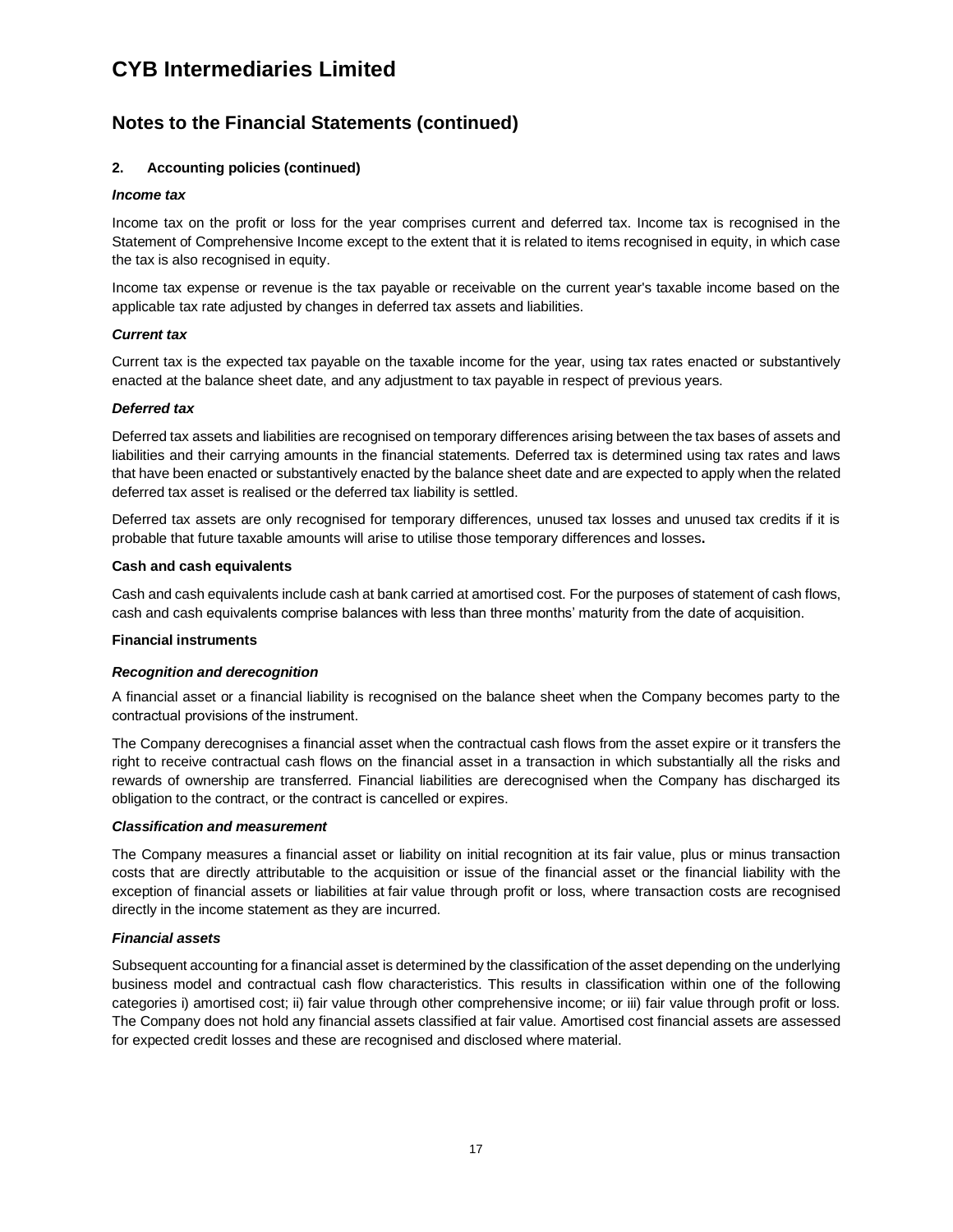### **Notes to the Financial Statements (continued)**

#### **2. Accounting policies (continued)**

#### *Financial Assets (continued)*

A financial asset is measured at amortised cost when (i) the asset is held within a business model whose objective is achieved by collecting contractual cash flows; and (ii) the contractual terms give rise to cash flows on specified dates which are solely payments of principal and interest on the principal amount outstanding. The amortised cost classification applies to the Company's cash and cash equivalents/cash and bank balances/due from other banks/loans and advances to customers/contract assets/trade and other receivables/commission renewals/related party balances.

#### *Financial liabilities*

All financial liabilities are measured at amortised cost.

#### *Offsetting*

A financial asset and a financial liability shall be offset and the net amount presented on the balance sheet if, and only if, the Company has a legally enforceable right to set off the recognised amounts and it intends either to settle on a net basis, or to realise the asset and settle the liability simultaneously.

#### *Commission renewals*

Commission renewals are contract assets created by the recognition of renewal commissions at the date when the performance obligation is satisfied which is prior to the Company receiving payment. Renewal commissions become receivable annually on the anniversary of the policy inception. Commission renewals are subject to the ECL criteria of IFRS 9.

#### *Impairment of financial assets and contract assets*

At each reporting date, the Company assesses financial assets measured at amortised cost and contract assets for impairment and calculates the resultant impairment loss allowance using an expected credit loss (ECL) methodology. Financial assets held at FVTPL are not subject to the ECL methodology.

The impairment loss allowance is calculated as either a 12-month or lifetime ECL depending on whether the financial asset has exhibited a significant increase in credit risk since origination or otherwise becomes credit-impaired as at the reporting date. A low credit risk option is available which, when exercised, allows entities to not assess whether there has been a significant increase in credit risk since initial recognition where the financial asset is deemed as being of low credit risk at the reporting date. This option has not been exercised in the Company.

#### *Fair value measurement*

The best evidence of the fair value of a financial instrument at initial recognition is the transaction price (i.e. the fair value of the consideration given or received) unless the fair value of that instrument is evidenced by comparison with other observable current market transactions in the same instrument (i.e. without modification or repackaging) or based on a valuation technique whose variables include only data from observable markets. When such evidence exists, the Company recognises profits or losses on the transaction date.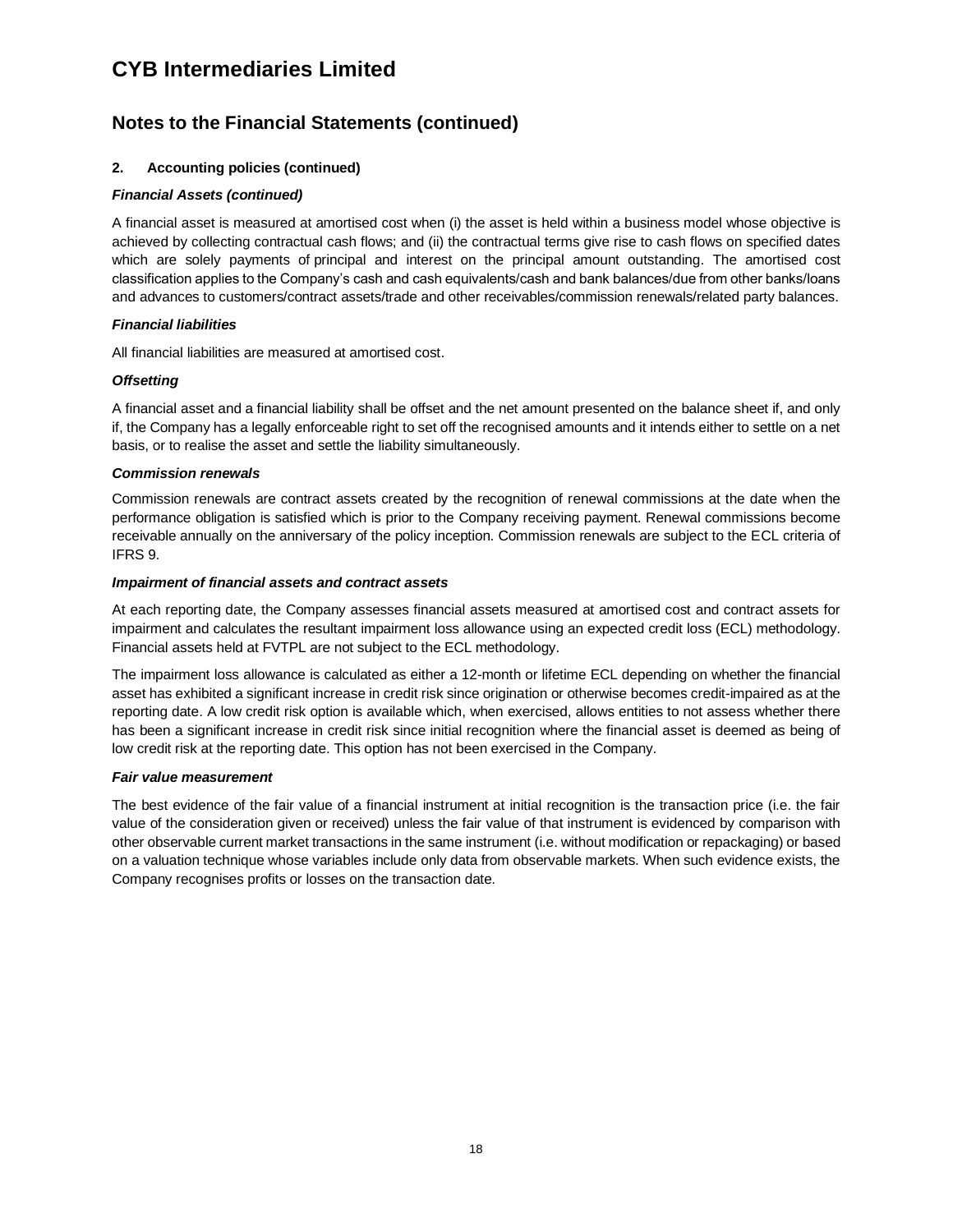### **Notes to the Financial Statements (continued)**

#### **2. Accounting policies (continued)**

#### *Trade and other receivables*

Trade and other receivables are carried at the lower of their original value and recoverable amount with a provision made when there is objective evidence that the Company will not be able to recover balances in full. Accrued income represents commission income receivable on policies written or renewed within the year.

#### *Commission renewals*

Commission renewals are contract assets created by the recognition of renewal commissions at the date when the performance obligation is satisfied which is prior to the Company receiving payment. Renewal commissions become receivable annually on the anniversary of the policy inception. Commission renewals are subject to the ECL criteria of IFRS 9.

#### *Goodwill*

Goodwill arises on the acquisition of a business and represents the excess of the fair value of the purchase consideration and direct costs of making the acquisition, over the fair value of the Company's share of assets at the date of acquisition.

Goodwill is capitalised on acquisition and reviewed annually for impairment, or more frequently, when there are indications that impairment may have occurred. The key assumptions and sensitivities involved in these calculations are disclosed in note 7 to the financial statements.

#### *Share capital*

Ordinary shares are classified as equity. Incremental costs directly attributable to the issue of ordinary shares are recognised as a deduction from equity, net of any tax effects.

#### *Dividends on ordinary shares*

Dividends on ordinary shares are recognised as a liability and deducted from equity when they are approved by the Company's Directors. Interim dividends are deducted from equity when they are declared and no longer at the discretion of the Company.

Dividends for the year that are approved after the balance sheet date are disclosed as an event after the balance sheet date.

#### *Contingent liabilities*

Contingent liabilities are possible obligations whose existence will be confirmed only by uncertain future events or present obligations where the transfer of economic benefit is not probable or cannot be reliably measured. Contingent liabilities are not recognised on the balance sheet but are disclosed unless they are remote.

#### *Critical accounting estimates and judgements*

The preparation of financial statements in conformity with IAS requires the Directors to make judgements, estimates and assumptions that affect the application of accounting policies and the amounts of assets, liabilities, revenues and expenses reported in these financial statements. Assumptions made at each balance sheet date are based on best estimates at that date and are reviewed by the Directors at each reporting date. Although the Company has internal control systems in place to ensure that estimates can be reliably measured, actual amounts may differ from those estimates.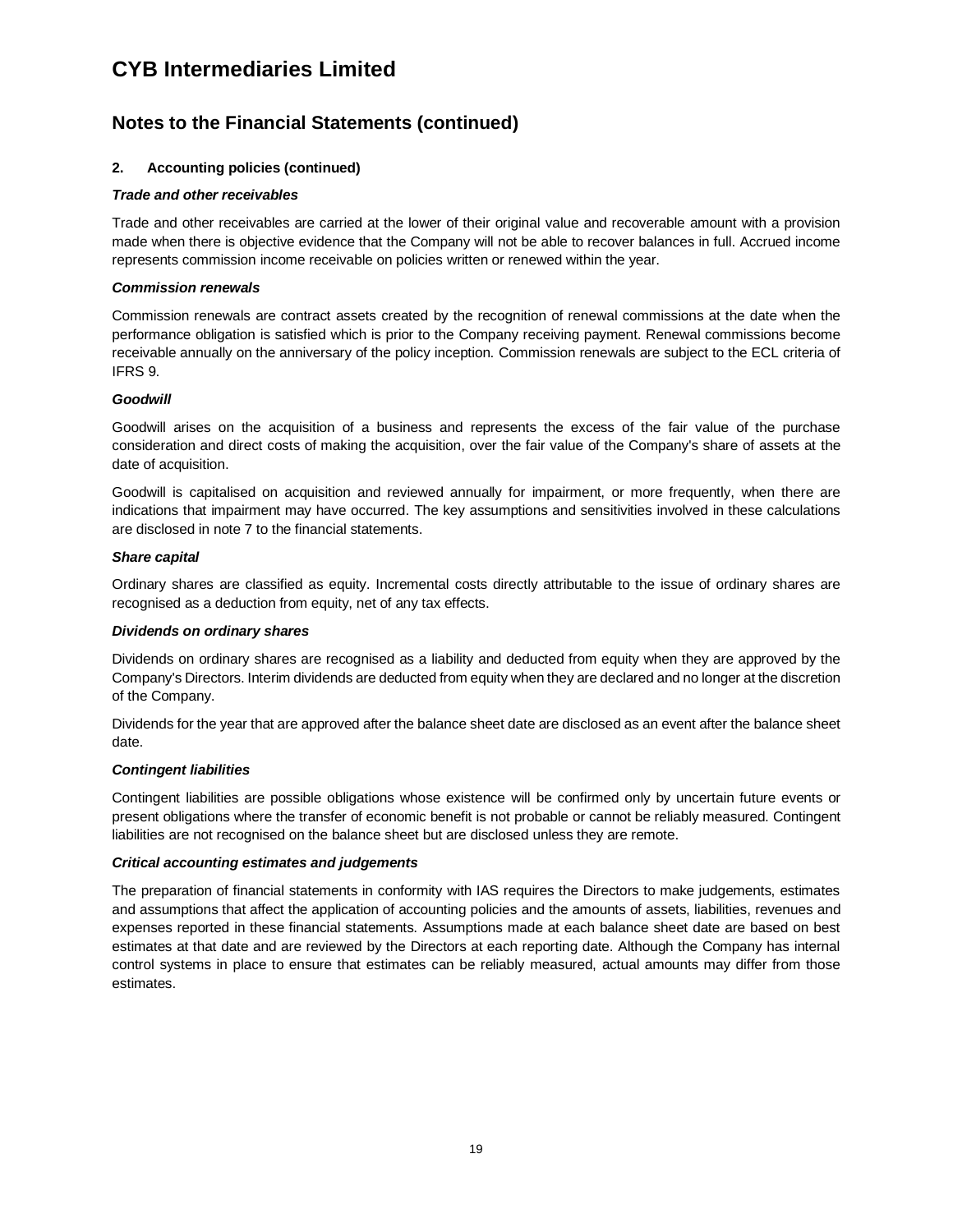### **Notes to the Financial Statements (continued)**

**3. Revenue**

|                                              | 2021<br>£'000 | 2020<br>£'000 |
|----------------------------------------------|---------------|---------------|
| Commission                                   | 12,989        | 12,039        |
| <b>Profit Share</b>                          | 2,219         | 1,572         |
| Gain on settlement of deferred consideration | ۰             | 4,673         |
|                                              | 15,208        | 18,284        |
| 4.<br><b>Administrative expenses</b>         |               |               |
|                                              | 2021          | 2020          |
|                                              | £'000         | £'000         |
| Administrative expenses                      | 1,644         | 1,940         |
|                                              | 1,644         | 1,940         |

Included within administrative expenses are audit fees, recharged through CB PLC, of £7,200 (2020: £7,200).

#### **5. Finance income**

|                                         | 2021<br>£'000 | 2020<br>£'000 |
|-----------------------------------------|---------------|---------------|
| Interest income<br>Other finance income | ۰             | 214           |
|                                         | 28            | 230           |
|                                         | 28            | 444           |

Interest income was generated from financial assets at fair value through profit and loss. These assets were disposed of during the previous financial year.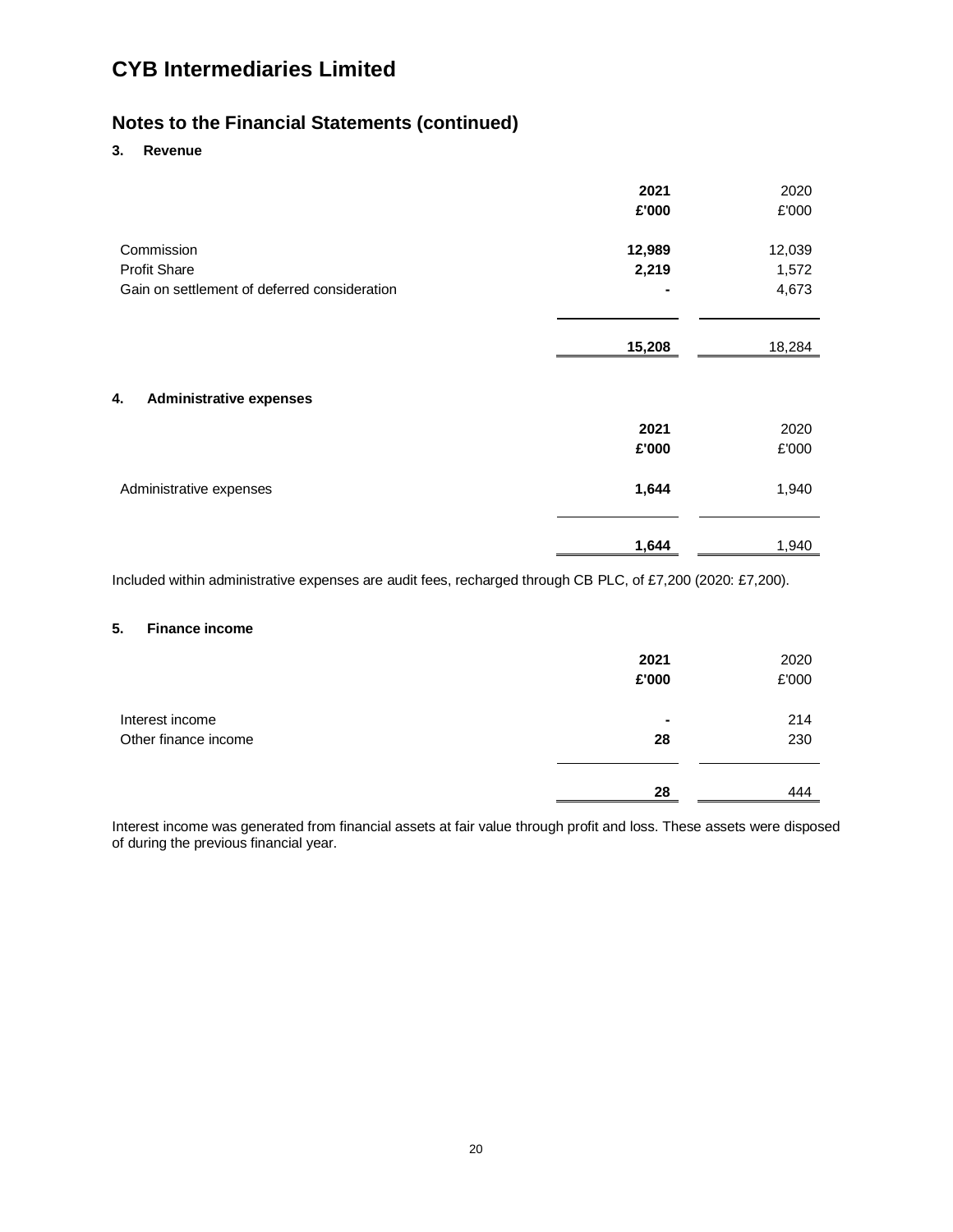# **Notes to the Financial Statements (continued)**

#### **6. Taxation**

|                                         | 2021<br>£'000 | 2020<br>£'000 |
|-----------------------------------------|---------------|---------------|
| <b>Current tax</b>                      |               |               |
| UK corporation tax                      |               |               |
| Current year                            | 2,582         | 3,190         |
|                                         |               |               |
| Tax charge reported in Income Statement | 2,582         | 3,190         |

The tax assessed for the year differs from the standard rate of corporation tax in the UK (19%). The differences are explained below:

|                                                                              | 2021<br>£'000 | 2020<br>£'000 |
|------------------------------------------------------------------------------|---------------|---------------|
| Profit / (Loss) on ordinary activities before tax                            | 13,592        | (32, 104)     |
| Profit on ordinary activities multiplied by standard rate of corporation tax |               |               |
| in the UK of 19% (2020: 19%)                                                 | 2,582         | (6,099)       |
| Impairment of goodwill                                                       | ٠             | 9,289         |
|                                                                              |               |               |
| Tax charge                                                                   | 2,582         | 3.190         |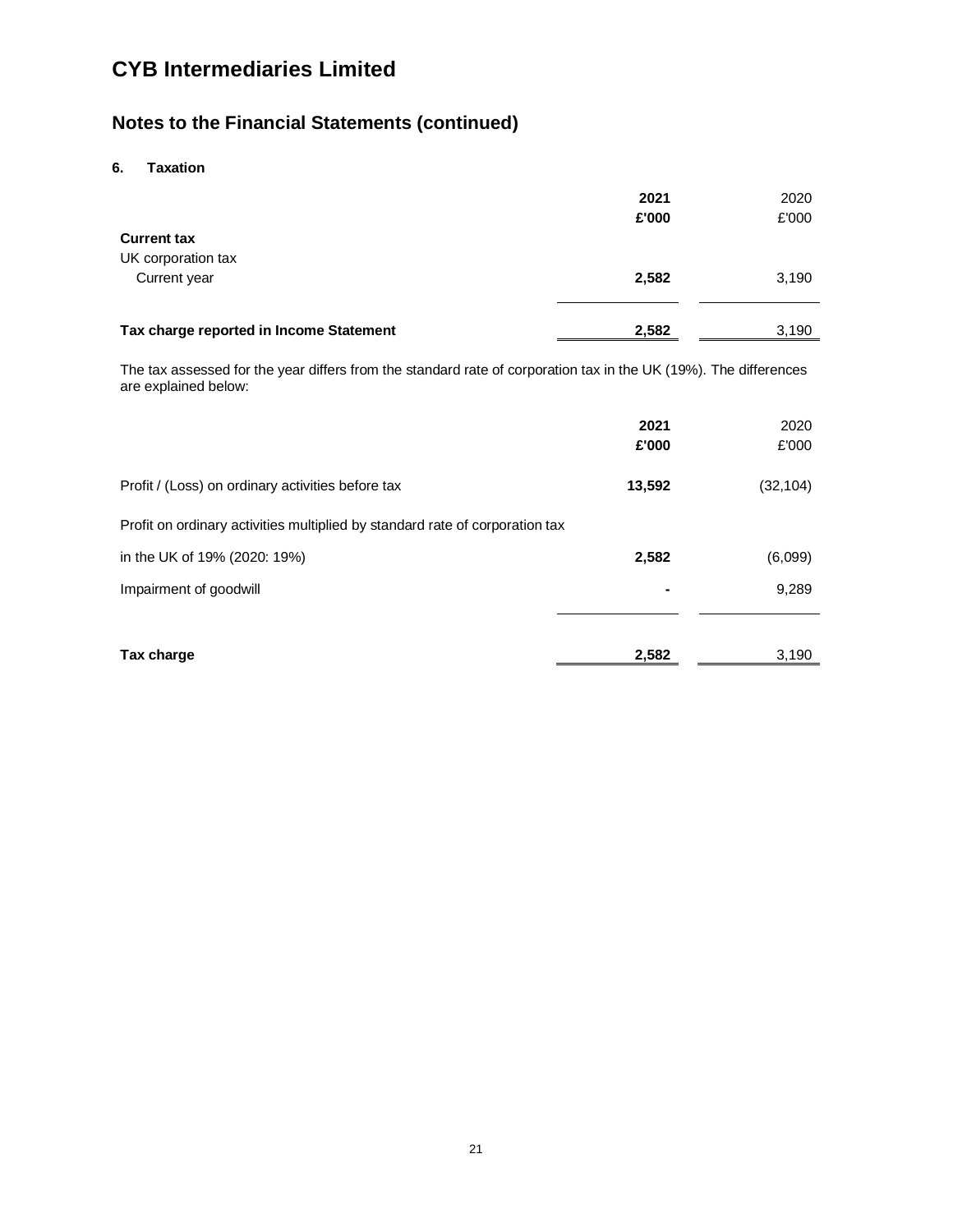### **Notes to the Financial Statements (continued)**

#### **7. Goodwill**

|                              | 2021<br>£'000 | 2020<br>£'000 |
|------------------------------|---------------|---------------|
| Balance as at 1 October 2020 | 33,228        | 82,120        |
| Impairment                   | ٠             | (48, 892)     |
| Balance at 30 September 2021 | 33,228        | 33,228        |

There were no acquisitions in 2021 (2020: None).

Goodwill has arisen through business combinations in previous periods. The recoverable amount has been derived from a value in use calculation using discounted cash flow techniques, based on future sales volumes that management believe are consistent with the revised levels of commission sharing arrangements and expense levels.

Goodwill is subject to annual testing for impairment as described in note 2. There was no impairment identified for the year ended 30 September 2021 (2020: partial impairment of £48.9m).

Key assumptions used in impairment testing:

Growth in cash flows from operations: This is based on detailed business plans and product volume growth projections and includes estimates of future expenses to be incurred in the ordinary course of business. The terminal growth rate has been reduced to nil based on future forecast information (2020: 0%).

Discount rates: The impairment model is based on pre-tax cash flows and utilises a pre-tax discount rate of 14.1% (2020 12.1%). The discount rate is based on the Company's estimated cost of capital.

An increase of 10 basis points in the pre-tax discount rate or a 10 basis point decrease in the projected terminal growth rate, if adjusted independently of all other variables, would reduce the recoverable amount by £0.6m and £0.2m respectively. Under both scenarios the recoverable amount would still be in excess of the carrying value resulting in no impairment. Conversely, a decrease of 10 basis points in the pre-tax discount rate or a 10 basis point increase in the projected terminal growth rate would increase the recoverable amount by £0.6m and £0.2m respectively.

The valuation is based upon forecasts up to September 2026**.**

#### **8. Financial asset at fair value through profit and loss**

|                                                                      | 2021<br>£'000  | 2020<br>£'000 |
|----------------------------------------------------------------------|----------------|---------------|
| Opening balance 1 October                                            | ۰              | 5,097         |
| Commission                                                           | ٠              | (434)         |
| Interest income<br>Uplift in valuation                               | $\blacksquare$ | 214           |
| Proceeds<br>Fair value gains/(losses) recognised in profit or loss - | $\blacksquare$ | (9,550)       |
| realised                                                             | $\blacksquare$ | 4,673         |
| As at 30 September                                                   |                |               |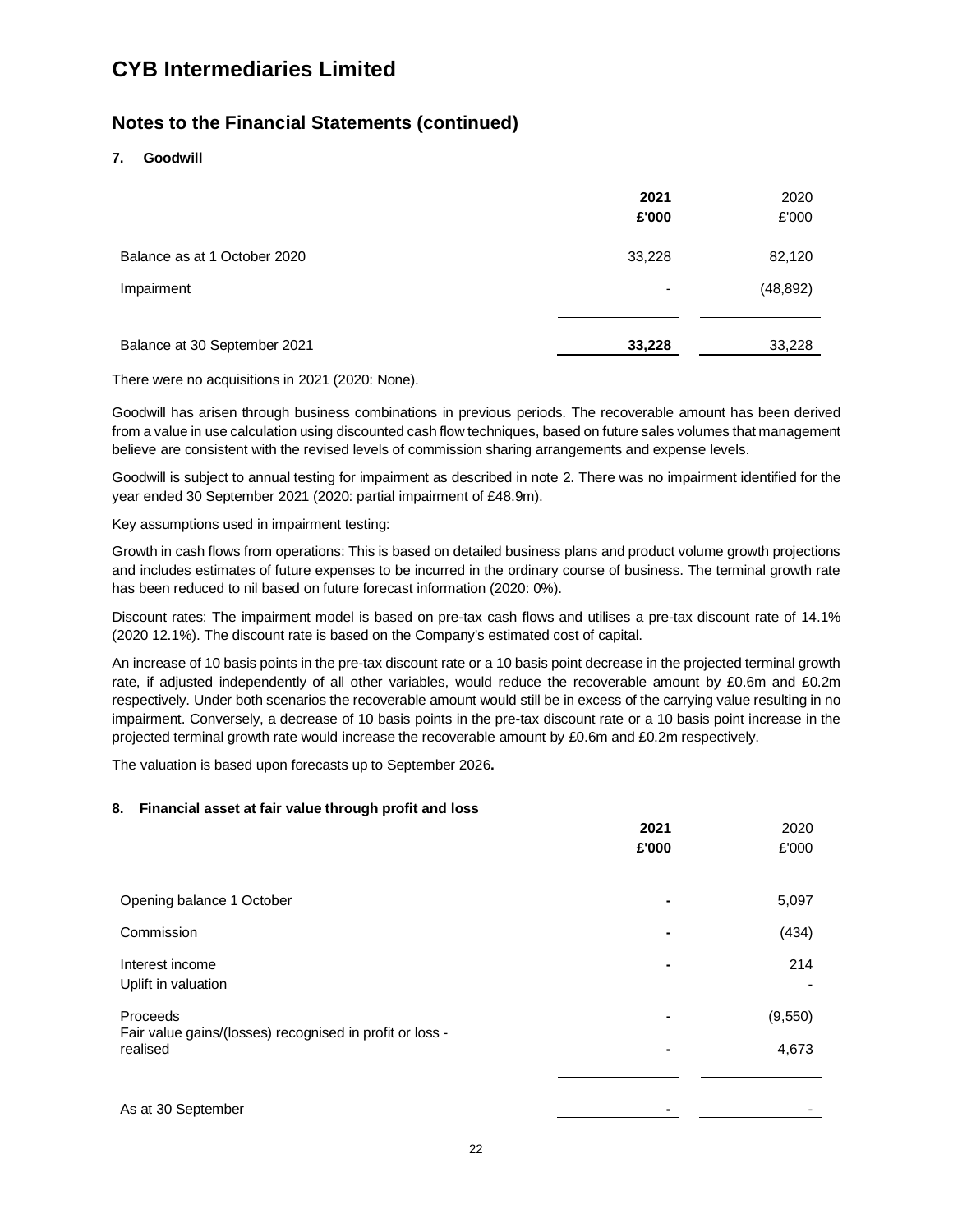### **Notes to the Financial Statements (continued)**

#### **8. Financial asset at fair value through profit and loss (continued)**

Deferred consideration was classified as a financial asset at fair value through profit and loss (FVTPL). In 2013, the rights to deferred consideration of £9m were transferred from MLC Trust Management Company Limited at book value. The deferred consideration represented a receivable from AXA Group in the form of future commission connected to the sale of the fund management business from MLC Trust Management Company Limited to AXA Group which completed in 2009. This was reduced to £Nil on the receipt of final Settlement of AXA deferred consideration in February 2020 at which time the deferred consideration was derecognised from the balance sheet.

In the prior year, £0.4m of commission was received of which £0.2m was credited to Statement of Comprehensive Income reflecting the interest income attributable to the nominal value of the commission received in the year.

#### **9. Deferred Tax**

|                                                                | 2021  | 2020  |
|----------------------------------------------------------------|-------|-------|
|                                                                | £'000 | £'000 |
| Deferred tax asset:                                            |       |       |
| Opening balance                                                |       |       |
| Tax expense recognised in Income Statement                     |       |       |
| Closing balance                                                |       |       |
| The deferred tax asset is attributable to the following items: |       |       |
| Capital allowances in excess of depreciation                   |       |       |
|                                                                |       |       |

Since 1 April 2017, the statutory rate of UK corporation tax has been 19%. The previously enacted corporation tax reduction to 17% on 1 April 2020 was cancelled in the Budget of 11 March 2020, and a resolution effecting this passed by Parliament on 17 March 2020. An increase in the UK corporation rate from 19% to 25% (effective 1 April 2023) was substantively enacted on 24 May 2021. This will increase the Company's future current tax charge accordingly. The change to the tax rate has no impact on the amount disclosed in the financial statements.

#### **10. Commission Renewal**

| 2021  | 2020  |
|-------|-------|
| £'000 | £'000 |
|       |       |
|       |       |
| 82    | 190   |
|       |       |

Commission renewals are subject to the expected credit loss (ECL) requirements of IFRS 9. No ECLs have been provided in these financial statements on the grounds of materiality.

Commission recognised in respect of renewed policies is based on an estimate on historic rates of renewal, with the amount recognised constrained based on qualitative factors such as the term of contractual arrangements with insurers. This constraint limits the value of renewal commission recognised on initial placement.

The most significant input impacting the carrying value of the commission renewal asset is the retention rate. The Company currently assumes a retention rate of 95%. If this rate was 10% higher the value would increase by £9,000, if it was 10% lower the value would decrease by £9,000.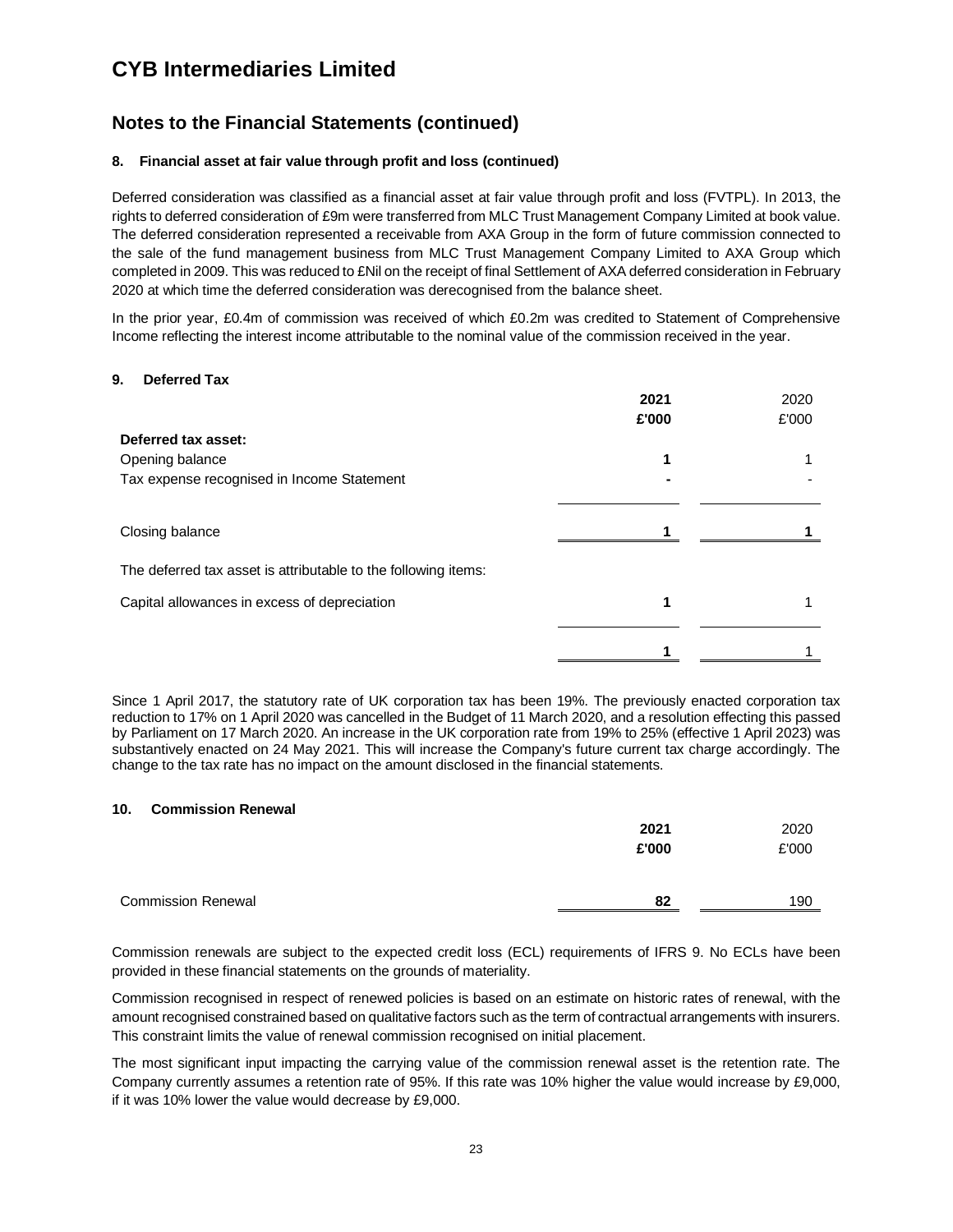### **Notes to the Financial Statements (continued)**

**11. Trade and other receivables 2021** 2020 **£'000** £'000 Prepayments and accrued income **32** 20 **12. Trade and other payables 2021** 2020 **£'000** £'000 Accruals and deferred income **278** 278 **13. Notes to the statement of cash flows 2021** 2020 **£'000** £'000 Changes in operating assets Net decrease/(increase) in: Trade and other receivables **(12)** 306 **(12)** 306 Changes in operating liabilities Net increase/(decrease) in: Trade and other payables **-** 49 **-** 49 **14. Issued Capital**

|                                                                            | 30 Sep 2021   |       | 30 Sep 2020   |               |
|----------------------------------------------------------------------------|---------------|-------|---------------|---------------|
| <b>Share Capital</b><br>Allotted, called up and fully paid ordinary shares | <b>Shares</b> | £'000 | <b>Shares</b> | £'000         |
| of £1 each                                                                 | 1             | ۰     |               |               |
| Dividends paid                                                             |               |       | 2021<br>£'000 | 2020<br>£'000 |
| Dividends paid                                                             |               |       | 30,000        |               |

The Board approved an interim dividend payment of £30.0m to Clydesdale Bank PLC in July 2021 and this was paid on 19 July 2021. The Directors recommend the payment of a final dividend of £30.0m in respect of this financial year (2020: £Nil).

#### **15. Capital Contribution**

The capital contribution reserve represents dividends waived by the Company's parent undertaking.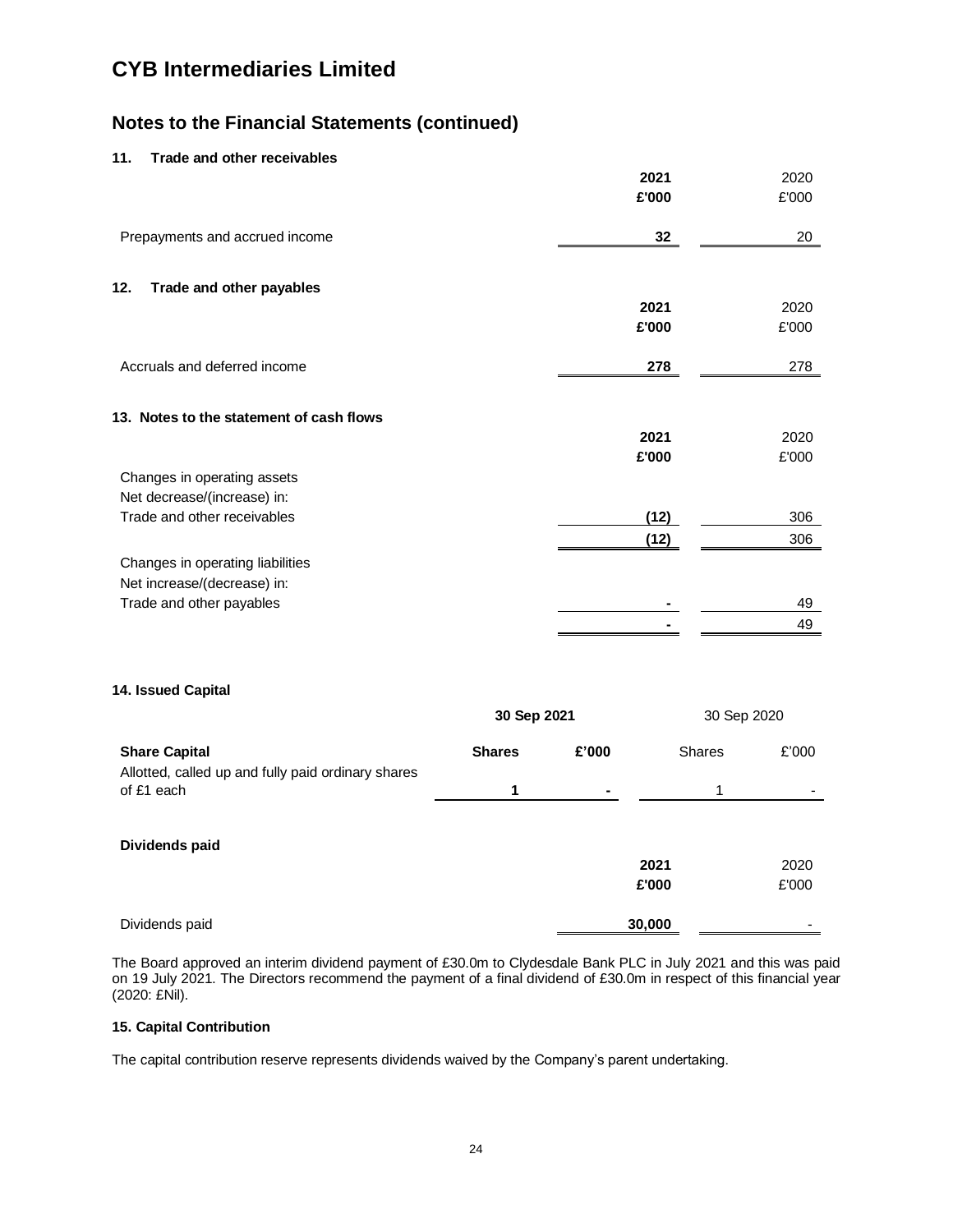### **Notes to the Financial Statements (continued)**

#### **16. Cash and cash equivalents**

|                                                                                  | 2021<br>£'000 | 2020<br>£'000 |
|----------------------------------------------------------------------------------|---------------|---------------|
| Cash at bank                                                                     | 48,392        | 63,999        |
| 17.<br><b>Related party transactions</b>                                         |               |               |
| Amounts due from related entities                                                | 2021<br>£'000 | 2020<br>£'000 |
| <b>Trade and other receivables</b><br>Controlled entities of the ultimate parent |               | 3,779         |
| Trade and other payables<br>Controlled entities of the ultimate parent           | (76)          |               |
| Cash and short term deposits<br>Controlled entities of the ultimate parent       | 48,392        | 63,999        |
| Total amounts due from related entities                                          | 48,316        | 67,778        |
| Other transactions with related entities - administration<br>expenses            |               |               |
| Controlled entities of the ultimate parent                                       |               |               |
| Intercompany finance income                                                      | 28            | 230           |
| Intercompany recharges                                                           | (944)         | (1, 301)      |
| Direct income and expenses recharged                                             | 6,914         | 5,081         |
|                                                                                  | 5,998         | 4,011         |

During the year there have been transactions between the Company, its ultimate parent and controlled entities of the ultimate parent.

The Company receives a range of services from the parent and related parties, including various administrative services.

#### **Transactions with directors, key management or their close family members**

There were no transactions with directors, key management or their close family members during the year and no amounts outstanding at 30 September 2021 (2020: £Nil) under transactions, arrangements and agreements with the Company from Directors, key management and their close family members.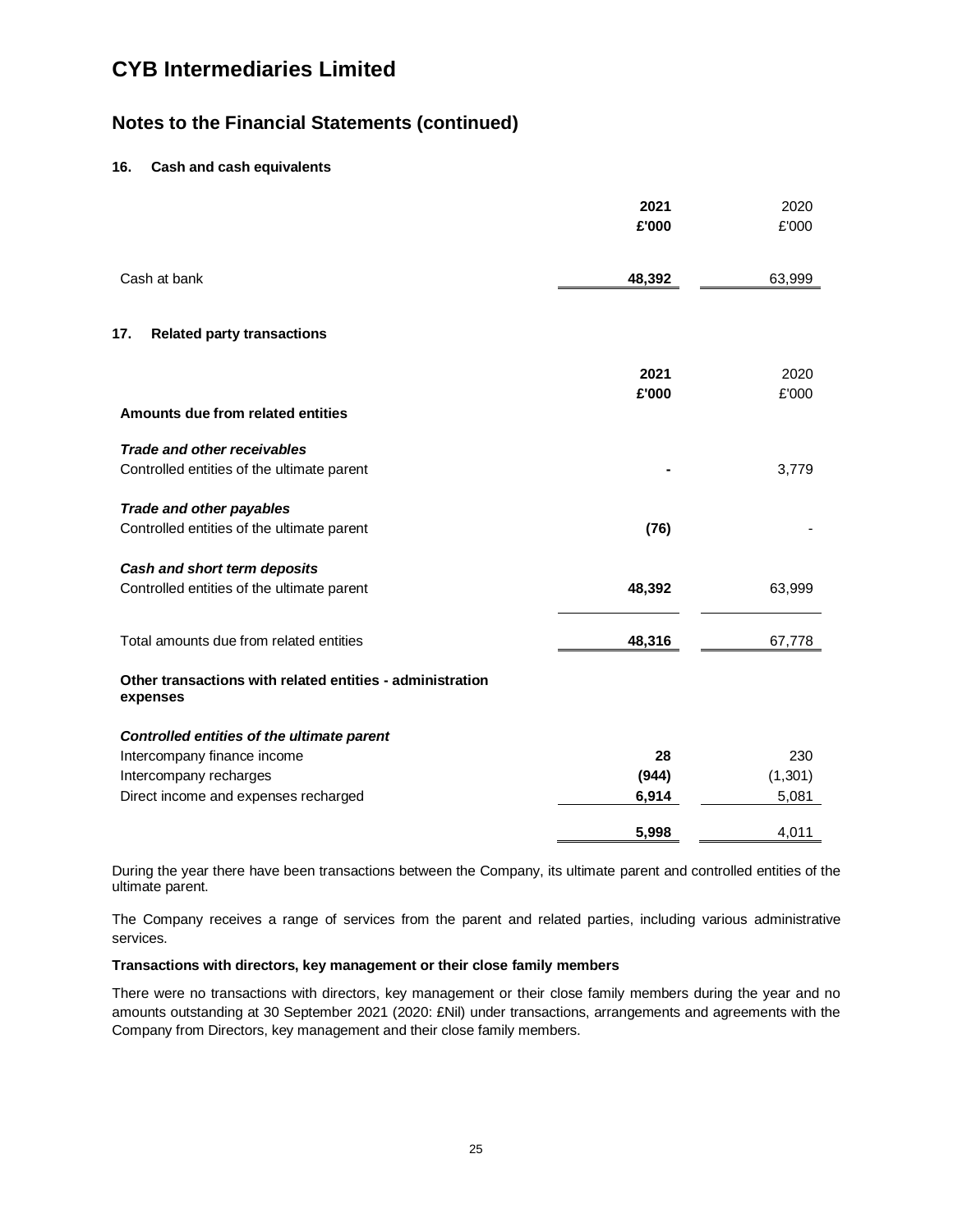### **Notes to the Financial Statements (continued)**

#### **17. Related party transactions (continued)**

#### **Directors' emoluments**

The Directors are employed as executives of other Group companies and do not receive incremental remuneration in respect of their duties as Directors of the Company. The Directors believe it would be appropriate to apportion £6,000 (2020: £6,000) of their remuneration as being in respect of their duties to the Company.

#### **18. Management of risk and capital**

#### **Management of Risk**

The main risks arising from the Company's financial instruments are credit risk, market risk and liquidity risk. Responsibility for the control of overall risk lies with the Directors, operating within a management framework that aligns to that of its immediate parent, CB PLC, and of its ultimate parent entity Virgin Money UK PLC. The more pertinent risks are summarised below.

#### *Credit risk*

Credit risk is the potential that a counterparty will be unable to pay amounts in full when due. The Company replies on the Group's credit risk policies, procedures and mitigation strategies to manage credit risk. These are regularly reviewed and updated where necessary.

No significant transactions occur outside of the UK and the carrying value of financial assets as shown on the balance sheet on page 12 represents the Company's maximum exposure to credit risk. The Company has no undrawn exposures or commitments and has no material credit concentration risk exposure.

The Company's financial assets held at amortised cost are assessed regularly for recoverability, and an expected credit loss allowance calculated and provided for where material.

#### *Market risk*

Market risk for the Company includes liquidity risk and interest rate risk. The primary objective for the management and oversight of market risk is to maintain the risk profile within approved risk appetite and limits, while implementing strategies that optimise stable current and future earnings from the impact of market volatility.

Policies relating to market risks are approved by the Board of the Virgin Money UK PLC Group. The consistent application of suitable polices across the Group is the responsibility of the Group's Board with the support of executive management governance committees.

#### *Liquidity risk*

Liquidity risk is the risk that the Company is unable to meet its current and future financial obligations as they fall due, at acceptable cost. These obligations include the repayment of deposits on demand or at their contractual maturity dates, the repayment of borrowings and loan capital as they mature, the payment of operating expenses and tax, and the payment of dividends.

The Company is primarily funded by companies within the Group; with the overall liquidity within the Group managed centrally and monitored by both Treasury and Company management with additional funding provided to meet the Company's financial obligations as required.

The Directors do not believe there is a significant exposure to liquidity risk due to the related party nature of funding and liability exposures with fellow Group companies.

#### **Management of capital**

The Company is governed by the Group's Capital Management Policy. The objectives of this are to efficiently manage the capital base to optimise shareholder returns whilst maintaining robust capital adequacy, meeting Regulators' requirements and managing the rating agencies assessment of the Group.

The Company was not subject to externally imposed capital requirements; however, its capital was managed as part of the Group.